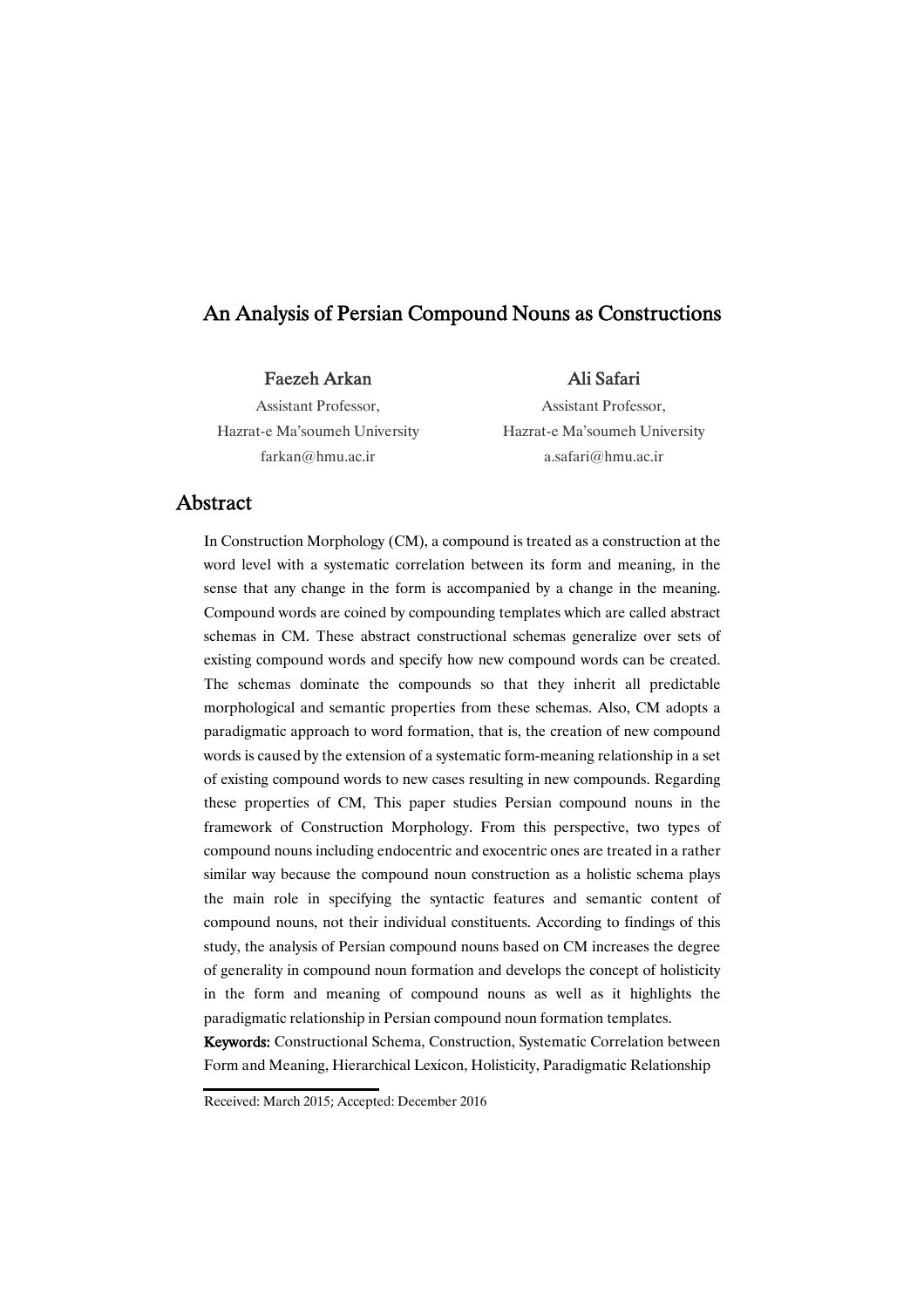# 1.Introduction

Construction Morphology (CM), subsuming under Cognitive Grammar, as one of the main streams of Morphology in the 21st century is considered as a rather new approach to the study of words. Words are treated as signs with a systematic correlation between form and meaning, and they are morphologically and semantically viewed as holistic and unitary signs (Booij, 2005/2009/2010 and Goldberg, 2003). It seems that the holistic approach to word structure is in line with the basic idea of Lexeme-based Morphology (Aronoff, 1994) and A-morphus Morphology (Anderson, 1992) which don't treat words as concatenations of morphemes and do not assign additional structure to words respectively. What matters here is to recognize words as- "Constructs" and to connect them in a network (conceptualization) of relationships in the lexicon. In addition, word formation processes are morphological schemas by which new words are coined, and these constructional schemas form part of a hierarchical lexicon which makes it possible to express sub-generalizations about sets of complex words without obliterating the properties they share with other complex words (Booij, 2010a, p. 11). The existence of the paradigmatic relations (with regard to abstract schemas) between complex words<sup>1</sup> (compound/derived words) sharing the same stem (or the same type of stem) in word formation templates (schemas) is one of the significant features of Construction Morphology.

<sup>&</sup>lt;sup>1</sup>A complex word is a word made up of more than one piece/morpheme, whether it be two or more stems (compound word) or a stem plus one or more affixes (Aronoff & Fudeman, 2005, p. 2, 236).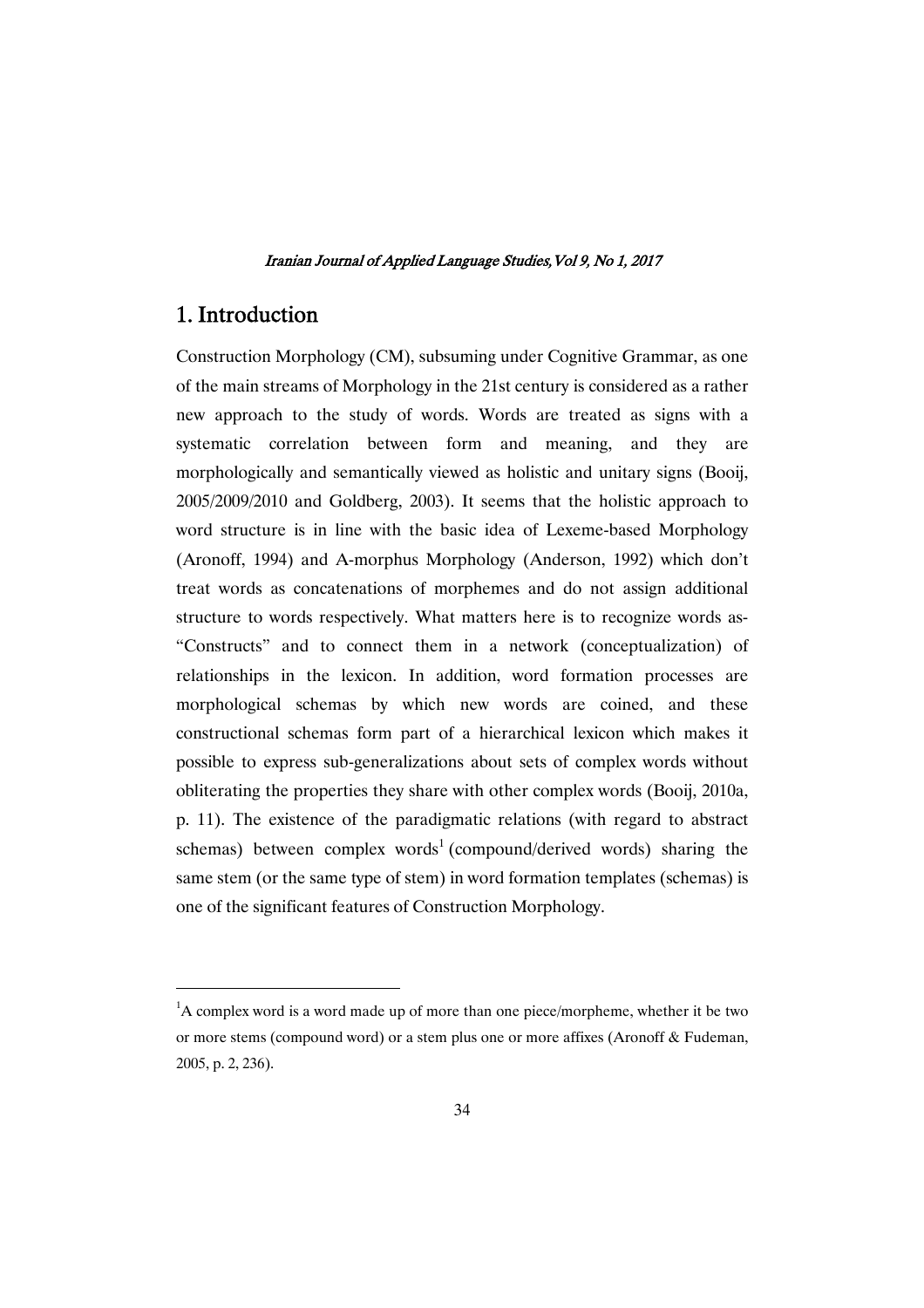Compounding is a type of lexeme formation that operates primarily at the level of syntactic categories, without reference to the [internal] morphological content of the construction (Aronoff, 1994, p. 16). Indeed, morphologically, a compound is a word made up of two or more separate lexemes (Lieber, 2009, p. 199). In this paper, the focus is on two main types of compound nouns (endocentric and exocentric compound nouns), and the method is to describe and analyze Persian compound nouns semantically and morphologically in terms of Construction Morphology by means of proposed schemas. Here, based on CM (Booij, 2009/2010) a compound noun is treated as a "construct" with a whole structure and unitary meaning. According to Booij (2010a), instead of speaking about word formation rules, we speak about word formation templates or schemas with a systematic correlation between form and meaning. Word formation patterns can thus be considered constructions at the word level and the individual complex words that instantiate these patterns are (morphological) constructs (ibid). From the semantic point of view, basically the meaning of the whole construction is not a compositional function of the meaning of the parts put together locally, but constructions themselves must have meanings (Lakoff, 1987). Of course, the meaning of many compound words is predictable from their parts, but the meaning of many words cannot be determined by their elements. The data in this article, are classified in terms of endocentricity and exocentricity of compound nouns. To treat the meaning of compound nouns consistently and equally, compound nouns are described from Langacker' susage-based model (1987, 2000) which incorporates irregular patterns deviated from a natural way: a constructional schema can categorize even irregular patterns asan extensional instance from the prototype. Within this frame, the research question is how much the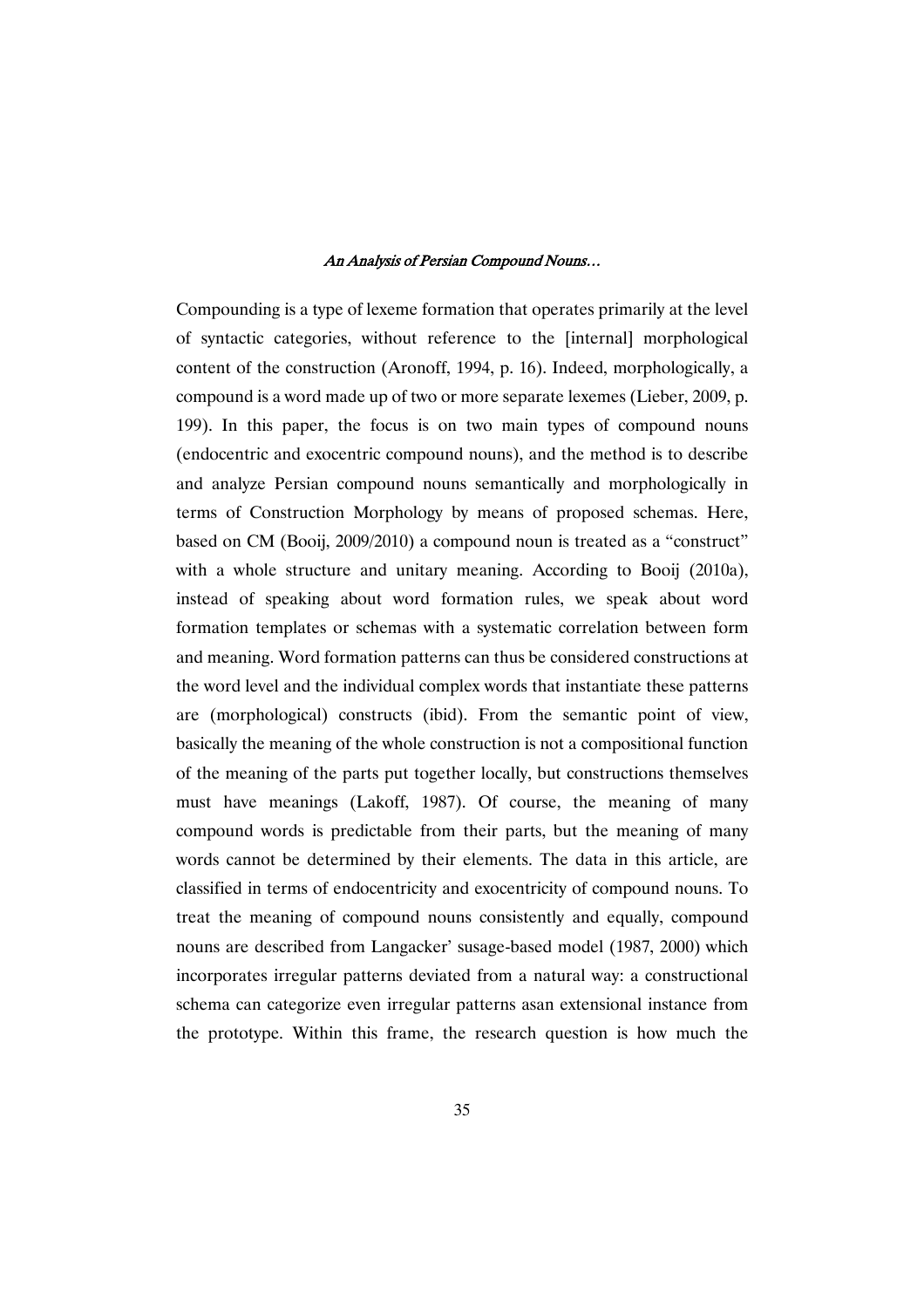constructional approach to studying Persian compound nouns leads to express more (explicit) generalizations in Persian compound noun formation.

#### Constructional Approach to the Analysis of Compounds

In construction morphology, a complex word is not treatedin terms of "item and arrangement" model, but it is dealt with according to "item and process" model of morphology. Word formation processes are, indeed, schemas/ templates which are inductively formed in learner's mind during language learning; that is, according to German linguist Hermann Paul (1880), the language learner will start with learning individual words and word forms, but will gradually abstract away from the concrete words (s) he has learned, and coin new words and word forms according to abstract schemas. This enables the language user to be creative both in word formation and inflection. This tradition is continued in the paradigmatic approach to word formation (Schultnik, 1962; VanMarle, 1985) and in non-transformational generative grammars (Booij, 2010a, p. 2). In a constructionist approach to word formation, we may dispense with the notion of rule, which is an operation on a base, and focus rather on the output of word formation processes; morphological constructions allow us to deal with non-compositional aspects of meaning in word formation, e.g., inexocentric compounding (Arcodia, 2012, p. 394).

The schemas of word formation are general patterns which are dominating all existing complex words and they are the sources of new words. These new words (output of morphological operations) are instantiations of morphological schemas, and they inherit all predictable properties of schemas. The main property of CM is based on the paradigmatic relationships between morphological schemas; in other words, the morphological structure of complex words is identified based on their paradigmatic relationships with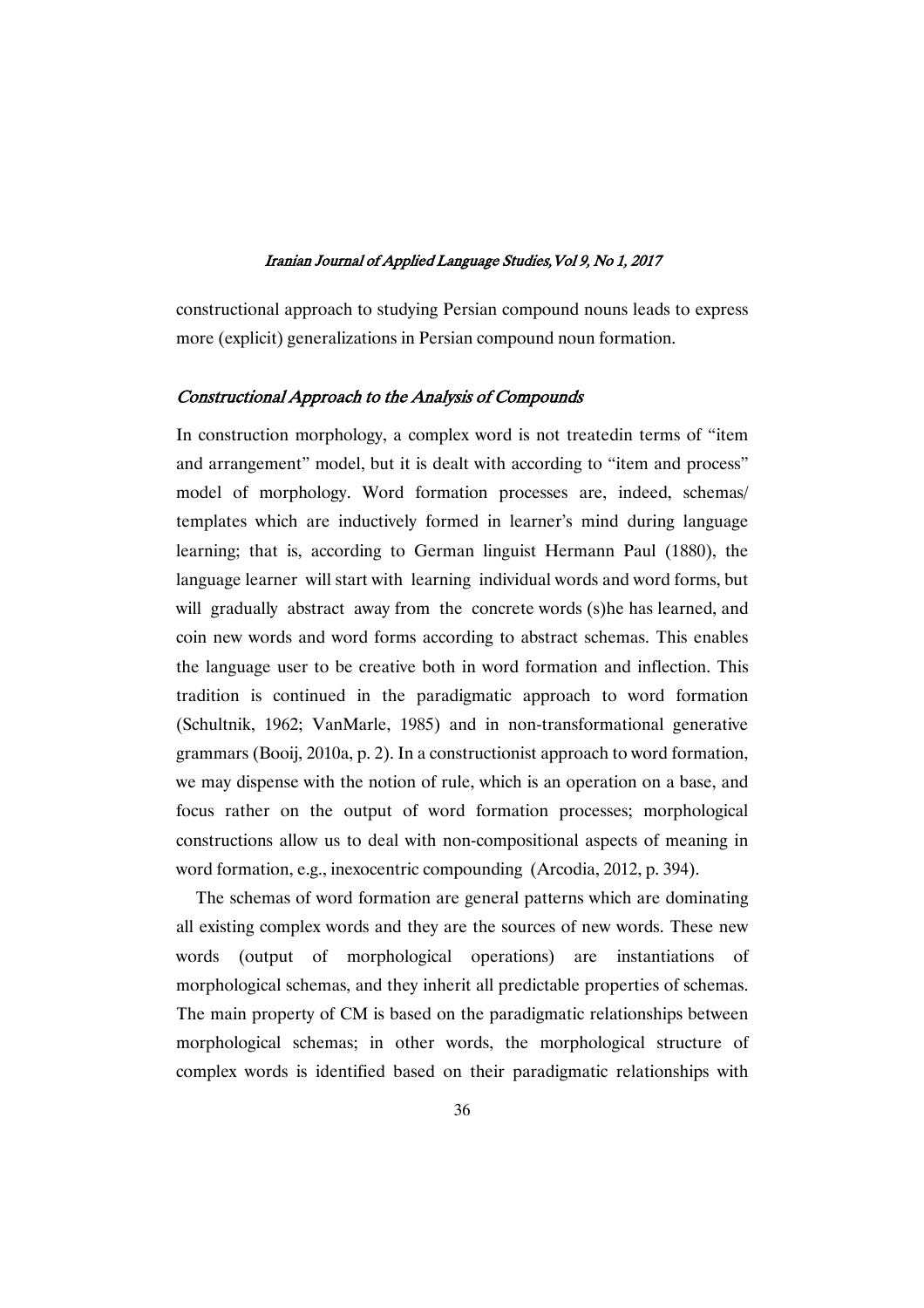other complex words. These schemas form part of a hierarchical lexicon in which schemas dominate individual complex words. By default, complex words inherit the information specified in schemas, but a particular piece of information maybe overruled by an individual lexical item that instantiates a specific schema (Booij, 2010a, p. 6). In hierarchical lexicon, there are intermediate levels of generalizations. These are intermediate schemas in between the individual words and the most abstract word formation schemas, expressing generalizations about subsets of complex words of a certain type (Booij, 2005, quoted in Booij, 2007, p. 34). As a result, lexicon has a hierarchical organization containing all levels of constructions, the most abstract schemas, intermediate constructions and finally concrete lexical items.

Furthermore, as Booij believes, by making use of the notion 'construction' in syntax like morphology, an adequate treatment of both morphological and syntactic word combinations will be given generally (2009, p. 17). This fact makes the boundary between derivation and compounding blurred on the one handand syntax and lexicon on the other hand. We assume such a diagram showing this hierarchy of compound nouns in Persian:



These constructions, according to Goldberg (2003, p. 219), are stored pairings of form and function/meaning, including morphemes, words, idioms, partially lexically filled and fully general linguistic patterns [idioms]. Any linguistic patternis recognized as constructionas long as some aspect of its form or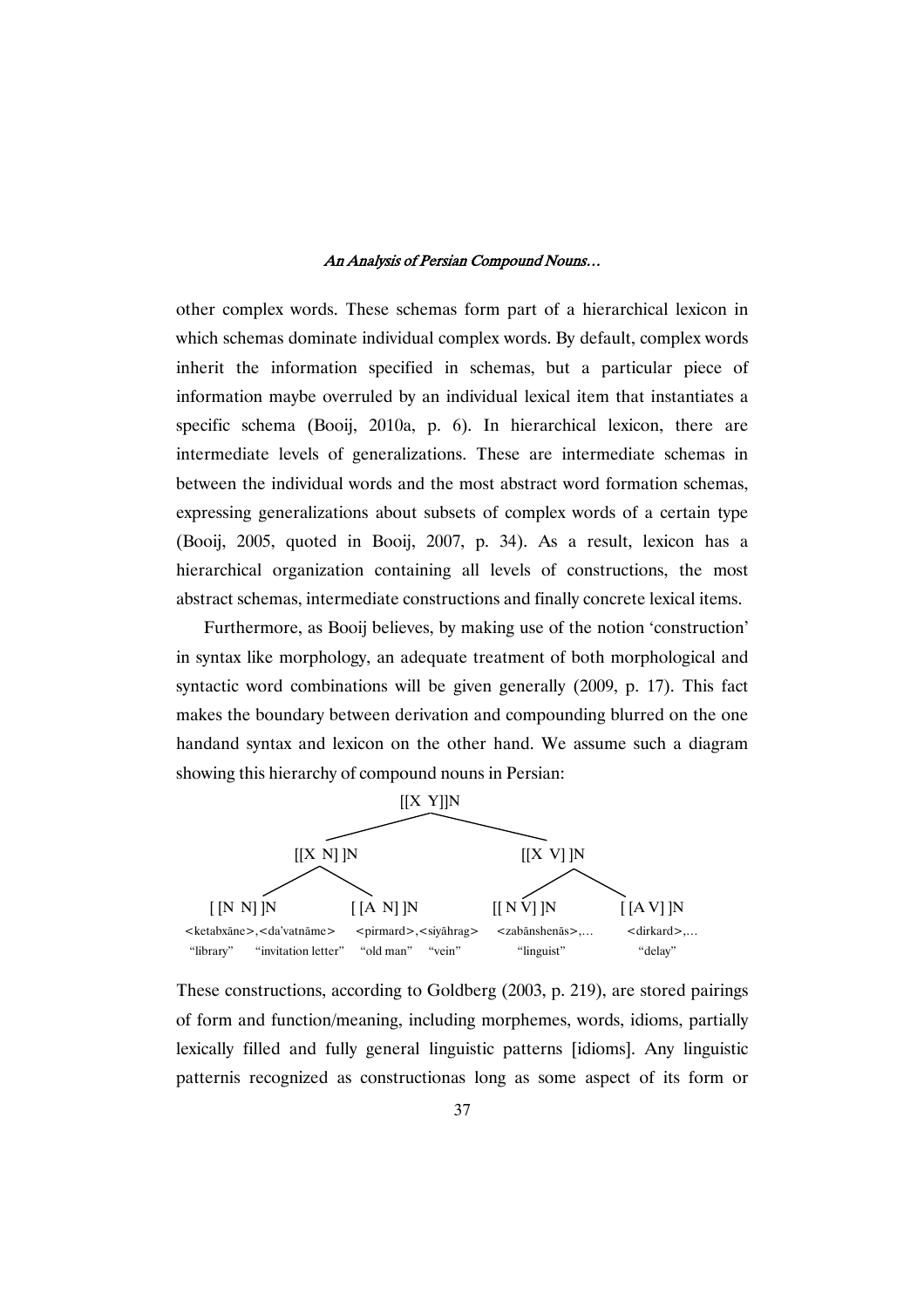function is not strictly predictable from its component parts or from other constructions recognized to exist. In addition, many constructionist approaches argue that patterns are stored even if they are fully predictable as long as they occur with sufficient frequency. These approaches hypothesize that an account of the rich semantic, pragmatic and complex formal constraints on these patterns readily extends to more general, simple or regular patterns. This approach is unlike main stream generative grammar in which general principles play the main role in the analysis of all language structures.

In general, the following schema describes endocentric compounds (including a head) as constructions, whose right element is of the same category as the whole construction, as follows:

1)  $\left[ [\text{A}]_X [\text{B}]_y \right]$  'Yi with relation R to X' endocentric compounds

As Booij (2009, p. 201) declares:

"Schema (1) can be interpreted as the formal representation of a construction, that is, a particular structural configuration with a specific meaning correlate. The fact that the right constituentand the structure as a whole are dominated by the same syntactic category variabley is the formal expression of the generalization that the syntactic category of the compound is determined by its right constituent. For instance, if  $y_i$  has the value N, the compound as a whole is also an N. The relevant meaning correlate is that the right constituent functions as the semantic head of the compound, and that a semantic relation between the two constituents is invoked. The specific nature of that relation, however, is left unspecified in the schema, since it is not predictable on structural grounds." The second schema describes exocentric compound (without any head) as constructions:

2) [[A]x [B]y] z 'fixed idiomatic meaning' exocentric compounds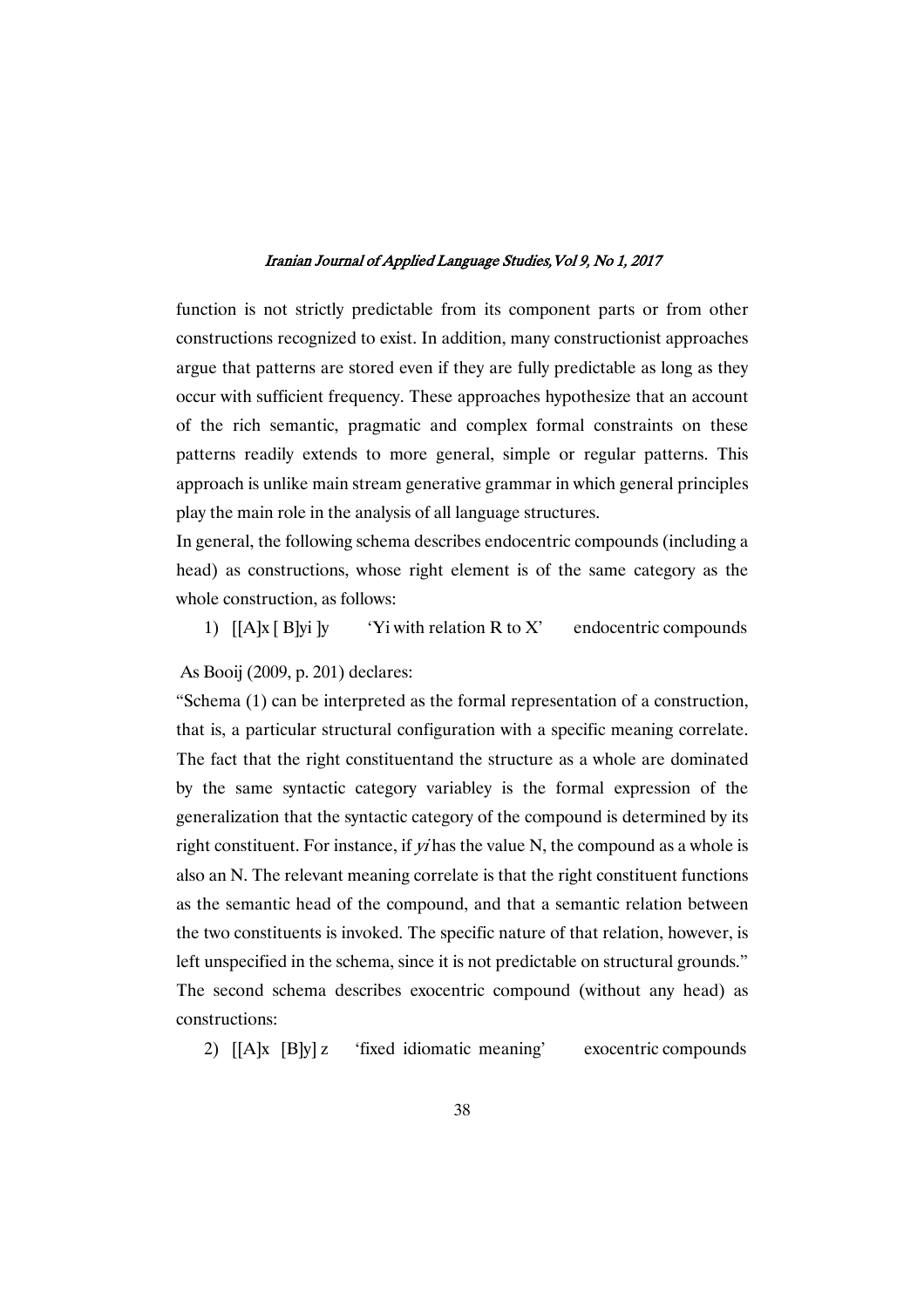Neither of the constituents of the compound is the head and the different indices y and z indicate that there is no identity between the category of the right constituent and the category of the whole compound (Booij, p. 212). In the above schemas, A and B stand for lexical items and Y, X and Z indicate syntactic categories like noun, verb, adjective/adverb. The index  $i$  refers to semantic relation/head. Here the whole construction determines the meaning and syntactic category.

#### Paradigmatic Word Formation

Every language applies various word formation processes/templates in order to create new lexical items to satisfy its needs in the language society. The existence of word formation pattern in a language fully guarantees its dynamics. In CM, these patterns are considered as general schemas dominating existing complex words and specifying how to create new ones (Booij, 2007, p. 34).The existence of a paradigmatic relationship between words means that the creation of new complex words is seen first and foremost as the extension of a systematic pattern of form-meaning relationships in a set of established words to new cases resulting in new words (Booij, 2005, pp. 9-10). So, by replacing one constituent like an affix or a verb stem in a set of analogous words (sharing a constituent/having the same structure) with another affix or verb stem in the same position, new words are coined. So, the replacive (substituting) relationship between schemas for coining new words and consequently between existing words and new ones is of great importance to word formation in CM.

According to Booij (2007, p. 36), word formation schemas are constructed by language users on the basis of paradigmatic relations between words, words being the lowest nodes of the trees in a hierarchical lexicon. If this is the case, we may also expect word formation schemas to be constructed on the basis of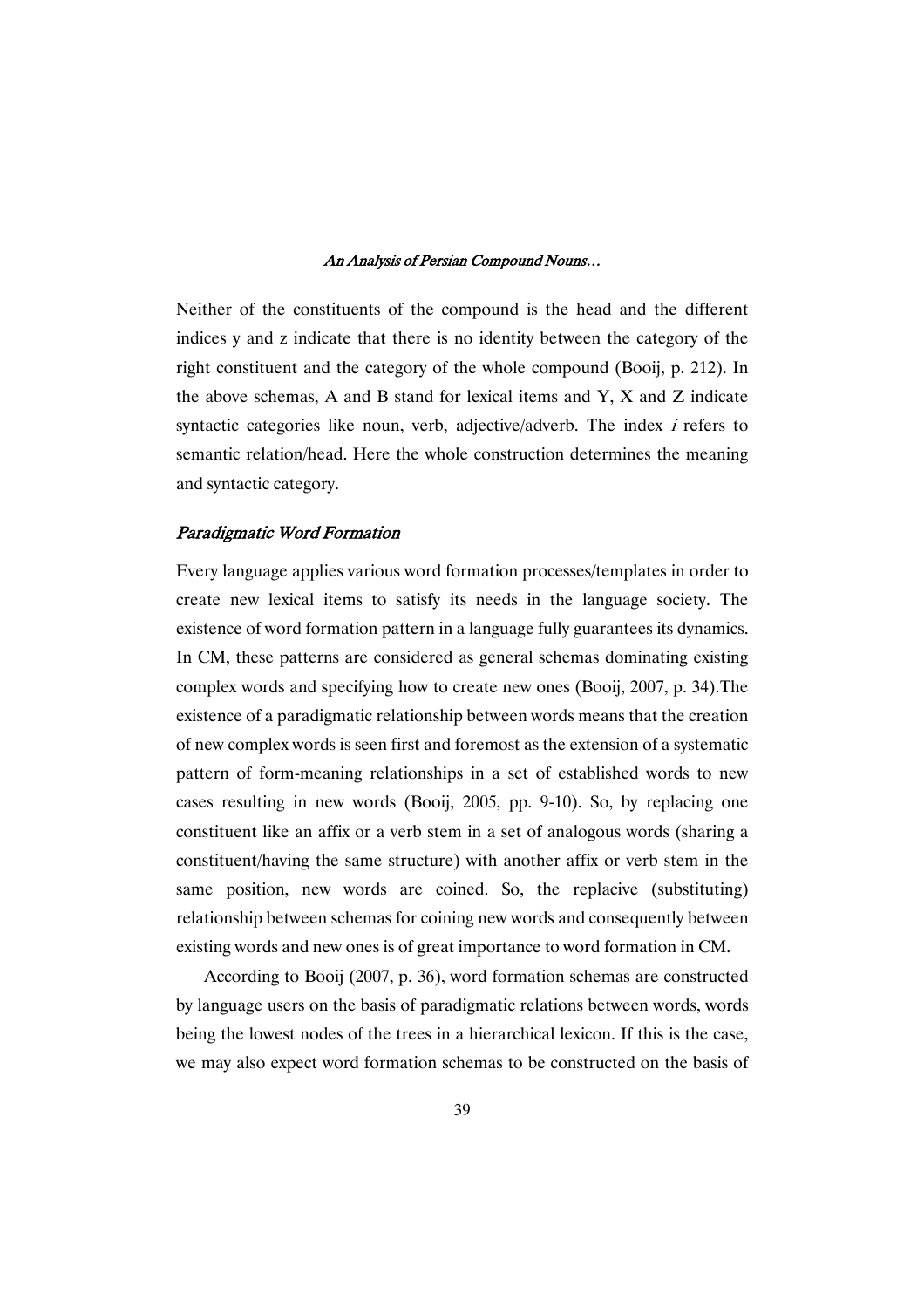the paradigmatic relationship between words that share their stem. This is indeed the case, and this is the phenomenon called paradigmatic word formation. The following is a series of examples in Dutch:

| verb               | deverbal noun                 | deverbal noun        |
|--------------------|-------------------------------|----------------------|
| arbeid 'to labour' | arbeid-ster 'female labourer' | arbeid-er 'labourer' |
| spreek 'to speak'  | spreek-ster 'female speaker'  | sprek-er 'speaker'   |
| werk 'to work'     | werk-ster 'charwoman'         | werk-er 'worker'     |

Given the existence of paradigmatic relations between words, the language user may conclude that female agent nouns are formed by replacing the suffix -er of agent nouns with the suffix -ster. One reason for assuming that this is the correct analysis is that when a deverbal noun in -er has a particular semantic idiosyncrasy, this semantic property recurs in the corresponding female noun, as is illustrated by the following examples:

| bet-wet-er 'lit. better knower, pedant'             | bet-weet-ster 'female pedant'          |
|-----------------------------------------------------|----------------------------------------|
| oproer-kraai-er 'lit.revolutioncrower, ring leader' | oproer-kraai-ster 'female ring leader' |
| pad-vind-er 'lit.path finder, boy scout'            | pad-vind-ster 'girl scout'             |

The words in the left column are nominal compounds of which the head is a deverbal noun. Note that the common semantic idiosyncrasy of these word pairs cannot be explained in terms of a common verbal base because Dutch does not have the verbs *betweten, oproerkraaien, padvinden* (ibid.).

# 2. Data Analysis in Persian

In Persian, compounding and derivation are considered as the important and productive processes of word formation (Tabatabaei, 1382, pp.117-118, 1376, pp.123, 133). The data in this article include dozens of Persian compound nouns grouped into endocentric and exocentric compounds. The first group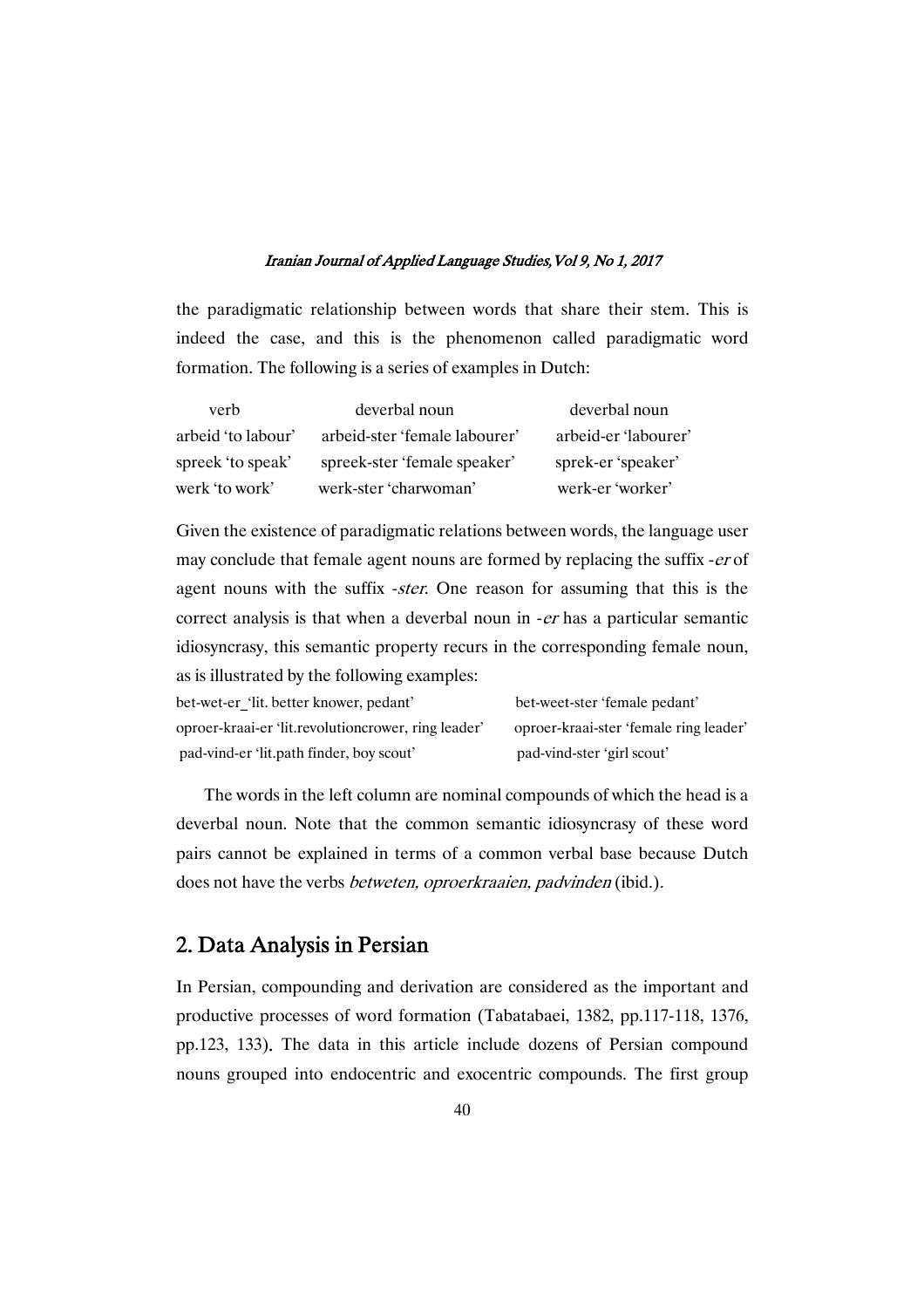contains synthetic compounds and partially lexically filled constructions and the second one are exocentric compounds:

## Endocentric Compounds (Synthetic compounds):

Endocentric compounds are a subset of compounds which has a head, and the head expresses the core meaning of the compound, and it belongs to the same lexical category as the compound as a whole (Aronoff & Fudeman, 2005, p. 108). In fact, Endocentric compounds are compounds in which one element functions as the head (Spencer, 1991, p. 310). Here, the endocentric compounds are divided into four types: columns A, B, C, D. The first column includes those compounds which end in "ande" and the data in the second column have no obvious suffix (zero morpheme). The data in columns C and D are action nouns with suffixes "i" and "an" respectively:

### $(A)$  B)

| Tekāndahande "shocking"    | aqebat andish "foresightful"      |
|----------------------------|-----------------------------------|
| gul zanande "deceiving"    | dānesh āmuz "student"             |
| ārāmesh dahande "soothing" | hasti baxsh "creator"             |
| tahiye konande "producer"  | ghodrat talab "seeking for power" |
| yād girande "learner"      | moshkel goshā "trouble -shooter"  |
| gerd āvarande "compiler"   | zabānshenas "linguist"            |
| tangfavande "tightening"   | ta'sir gozār "effective"          |

These words represent some samples of alarge increasing number of compound nouns (derived compounds) in Persian because compounding and derivation are highly productive word formation templates in this language. Here, the constructional approach is applied to the analysis of such words in order for us to express the degree of the applicability of this cognitive method in Persian morphology. In the analysis of the first group, synthetic compounds, there are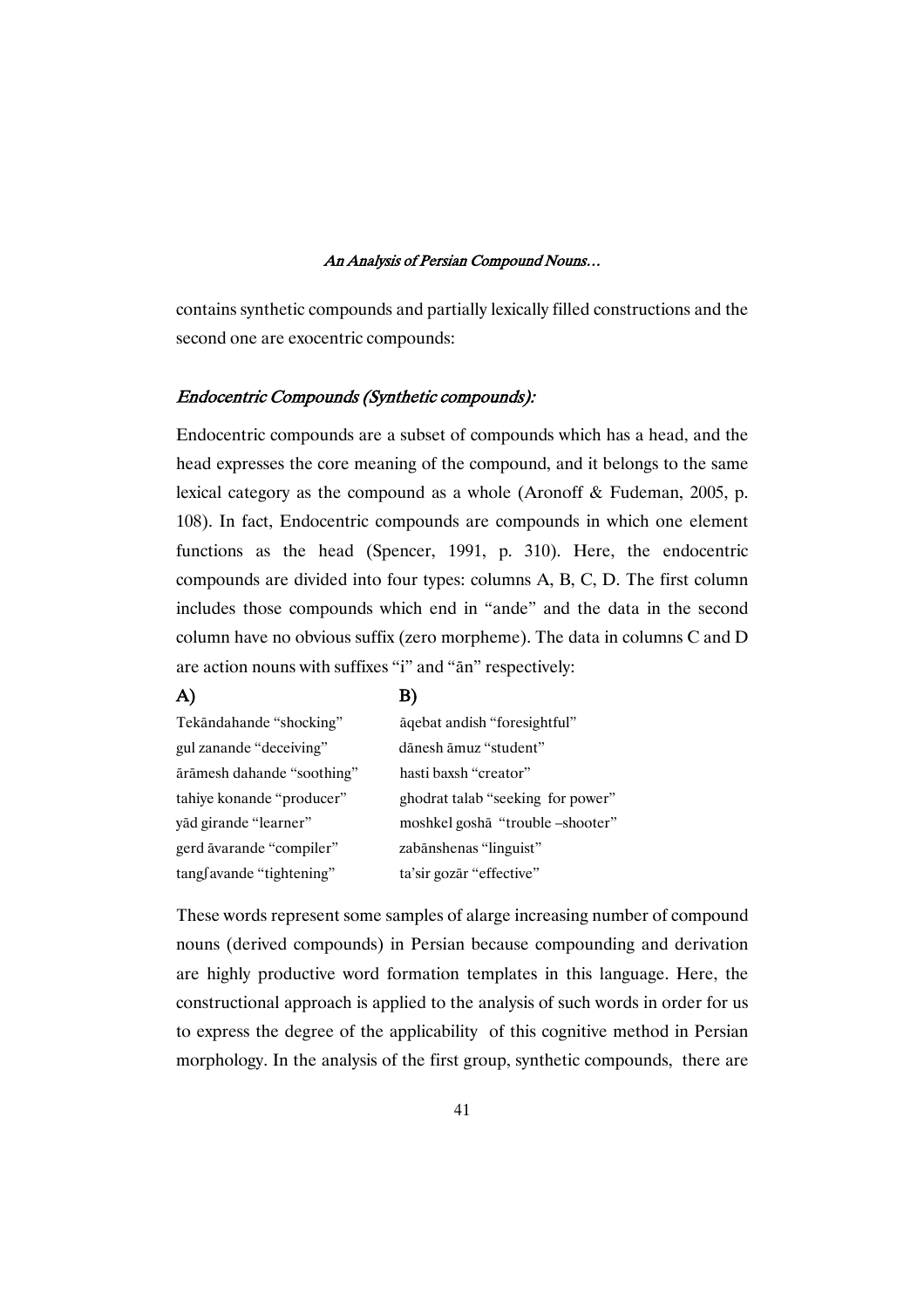four subsets consisting of agentives which ends in the suffix "ande" (column A) and traditional zero morph " $\emptyset$ " (column B), action nouns ending in yaye masdari "i" (referring to action) and " $\bar{a}$ " ( in the next pages, columns C and D respectively). The suffixes "i" and "an" in Persian compound nouns denote verbal/action meaning. Booij (2005, p. 214) introduces a cross-linguistically very common form as "action nominalization" in which verbal constructions are deverbalized and acquire a noun-like behavior. Therefore, deverbal compound nouns affixed by these latter suffixes in Persian denotes action. The suffix "i" can be used in creating action nouns in contemporary Persian (Sadeqi, 1372, p.7). The shared feature of these words is that all of them are deverbal nouns with a bound compound verbal stem as their base. This base forms a 'morphological construct' itself and takes the main role in larger constructions in deriving Persian synthetic compounds. According to Lieber's assumption (1983), compounding is applied prior to derivation, that is, at first a noun/adjective incorporates/combinesa verbal root, forming a bound compound verbal stem (following Leiber's Feature Percolation Principles (1983) and Aronoff's morphological stem (1994), which is the base for next derivation by means of suffixes 'ande', 'i', 'an'and zero morph ' $\emptyset$ '. From the constructionist stand point, the following pattern forms a verbal construction which is the base of many derivations in Persian. We assume such morphological entity (a compound verbal construction) as a subschema in the hierarchical lexicon, and the output of such schema is a possible but nonexisting word.

A compound verbal stem (base) in terms of CM hierarchical lexicon, forms an intermediate stage in the formation of even more complex words. This nonexistent possible word is a bound compound verbal stem in next derivations in Persian, without the assumption of which the highly productive word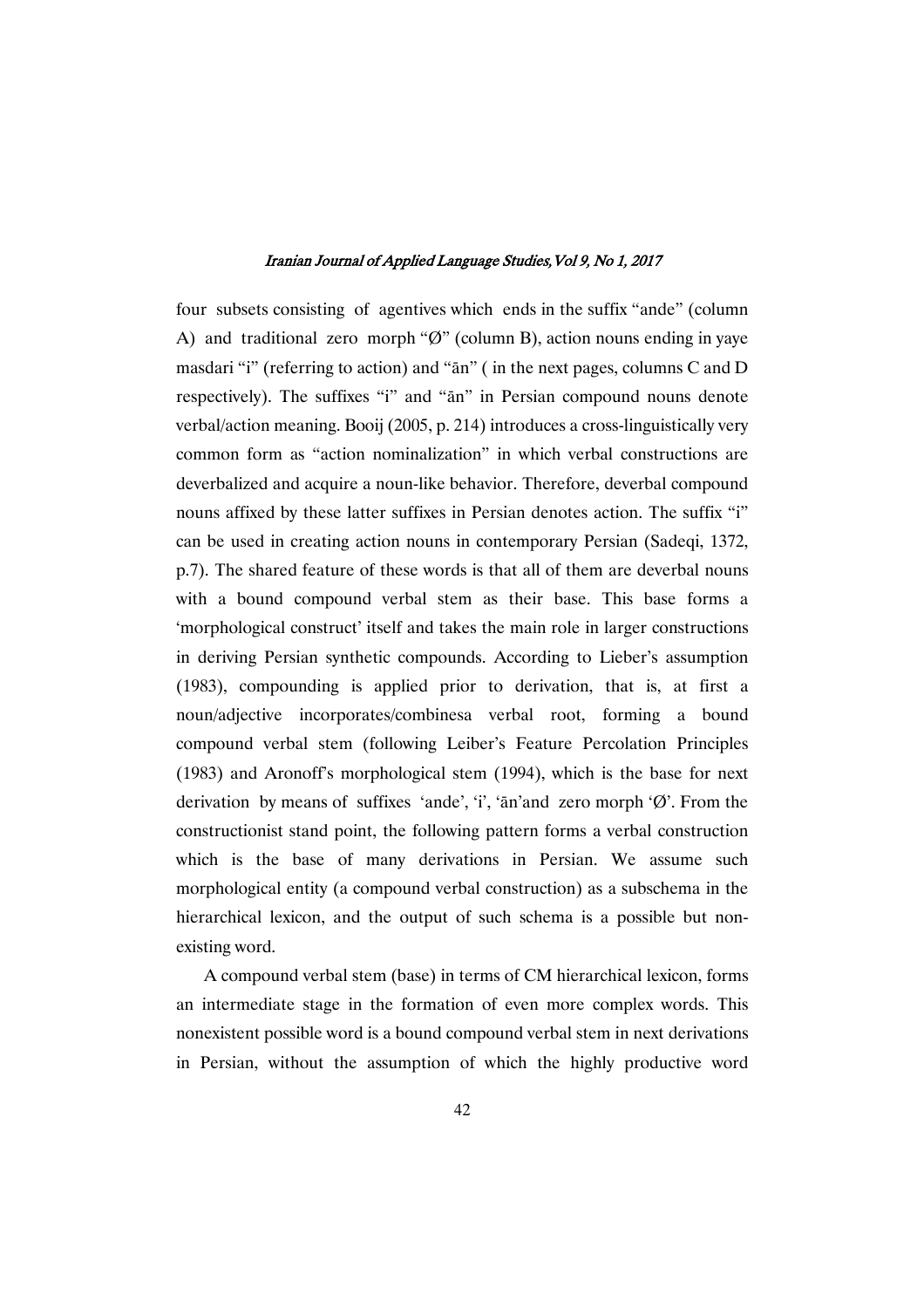formation processes with the above suffixes are not possible. The notations A, N, V refer to syntactic categories and i, j and k indicate identity or difference in category or reference:

#### Construction of the Bound Compound Verbal Stem (before derivation)



In the next phase, this schema plays the role of the base in deriving a new more complex word with suffix '-ande' and in some other words with no suffix:

### Templates conflation

| $[[[N/Ai][Vj]]$ vj -ande  NK $\triangleleft$ | $\rightarrow$ [[[N/Ai][V j]]vj-]NK |  |  |
|----------------------------------------------|------------------------------------|--|--|
| paradigmatic relationship                    |                                    |  |  |
| [[tahiye i][ kon j]]vj-ande]NK               | [[ghodrat i] [talab j ]]vj ]Nk     |  |  |

as it is observed, based on CM, compounding and derivation templates are conflated with each other and by the unification of these two-word formation templates into one complex schema, many compound words are coined without the requirement of the intermediate bound compound verbal stem being as a real word in the lexicon. Booij (2009, p. 15) points out that structurally there is a hierarchy in that the compound is the base of a derived word and the systematic co-occurrence of the two-word formation processes is expressed by template unification. It should be noted that all existing agentive compounds are dominated by the above schemas in the lexicon, and they inherit their predictable properties from these schemas and their bases. The notions of "dominance of schemas" and "feature inheritance" by words are highly critical in every constructionist approach to word formation patterns because these notions basically determine different properties of compound words.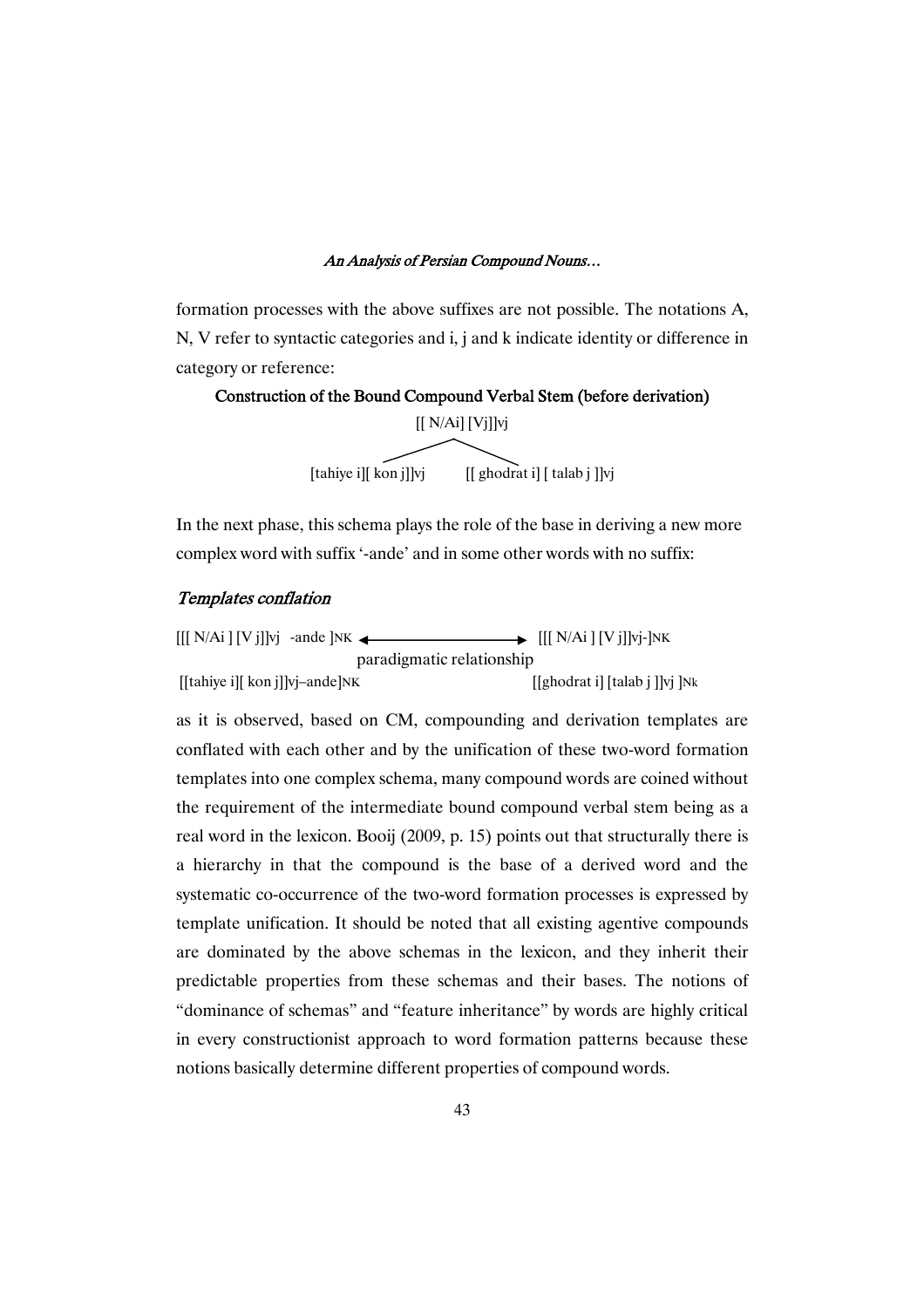The next important fact in constructionist approach to word formation schemas is that these schemas are constructed by language users on the basis of paradigmatic relations between words, that is, the above examples are formed by replacing the suffix "ande" in a series of agentives such as 'tekan dahande', 'yad girande', 'gerd avarande', …. or with no suffix in words like 'ghodrat talab', 'ta'sir gozar', 'zaban shenas', and other instances. Indeed, the concept of agentivity, invoked by this constructional schema itself, is expressed in two ways: one way is explicit by agentives with '-ande' in compounds which have been derived from (the incorporation of verb with its argument) and the other way is by agentives without any suffix which have been derived from bound compound verbal stems. The following constructional schemas illustrate these ways:

## With obvious suffix:

 $[[ N/Ai] [ Vj] ]$ vj -ande] Nk ---- [AGENT of ACTIONj on SEMi] k [[tahiye i][ kon j]]vj –ande] NK--------AGENTIVE denoting ACTION

 $[[ N/Ai] [ Vj] ]vi$  -ande] Nk ----  $[[ who [CAUSE TO BE] j SEM j] k$  $[$ [tang ]Ai [shavj ] ]Vj - ande] Nk -------- AGENTIVE denoting STATE

### Without any obvious suffix:

[[Ni] [Vj]vj- ]NK ---- [AGENT of ACTIONj on SEMi] k [[ghodrat i ]N [talabj] ]Vj-] Nk -------- AGENTIVE denoting ACTION

There is a conflation of schemas in which compounding coincides with derivation in one general schema. The above synthetic compounds instantiate this schema. More general and simplified schema ([x y]y) of the above words in the lexicon and lower subschema as are as follows: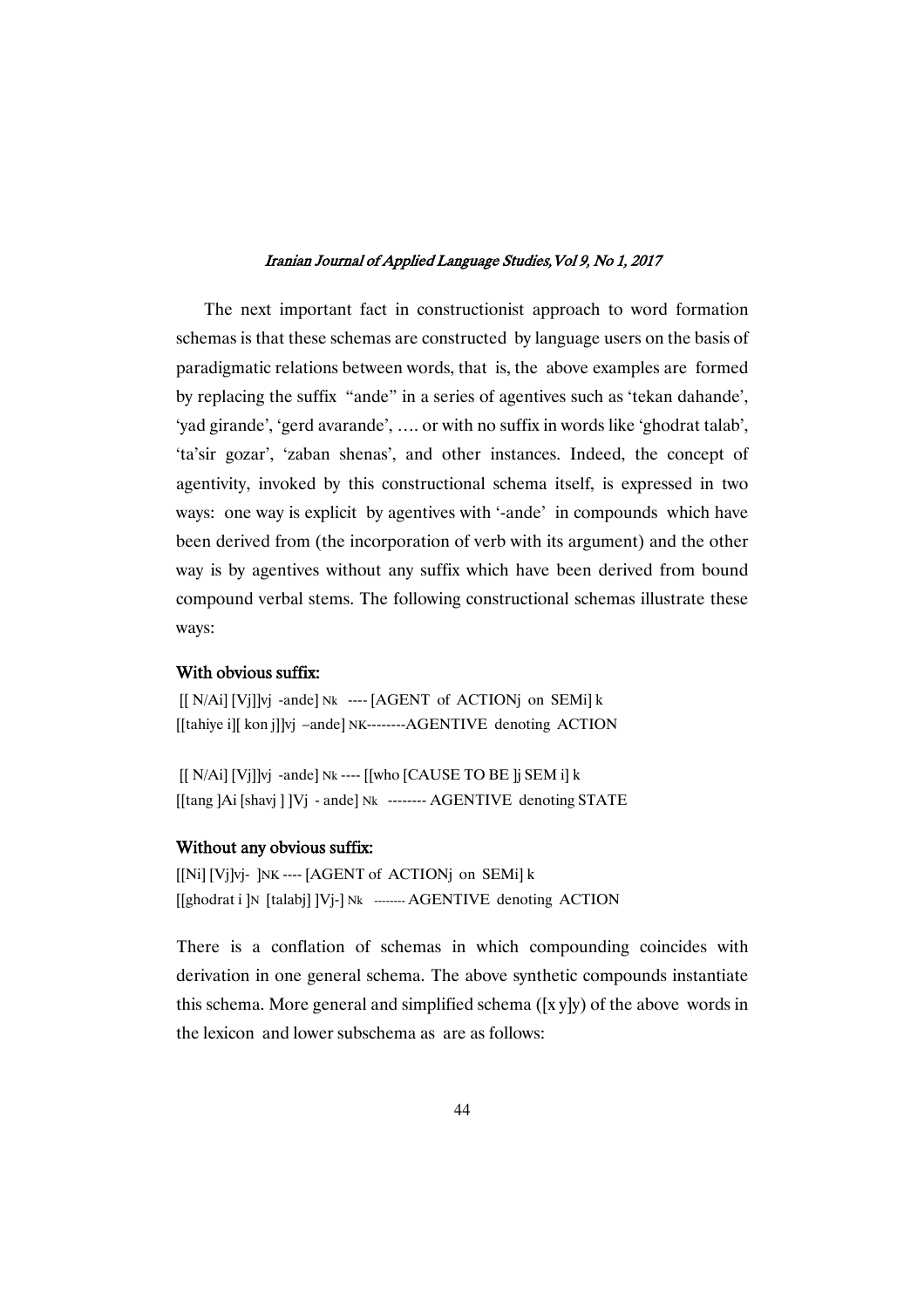

Following Booij (2012), a prototypical example of holistic properties of word formation is related to the interpretation of NV compounds in Persian which denotes agents without any explicit constituent bearing such meaning. It is this meaning that is evoked by the morphological configuration as a whole and the construction itself, not its elements, is responsible for the overall meaning. This constructional approach is opposite to traditional zero morph assumed by Lieber (1981/1983) for the final lexical category of compound. Summing up, This schema itself specifies a meaning component for which no explicit constituent is available. Holistic properties of such a construction in Persian strongly support CM method for word formation processes.

The concept of headedness [in complex words] in CM is not as central as non-constructionist morphologies (Arcodia, 2012) since the meaning contribution and syntactic features basically belong to construction itself rather than constituents. The issue of 'headedness' has been studied largely in generative grammars, and at least since the early eighties, some linguists have proposed that heads play a role in other areas of morphology too; by the mechanism of 'percolation,' a derivational suffix as English -ness projects the word class characterization of noun onto the complex words it helps to form, e.g., happiness (Zwicky, 1985; see Lieber, 1981, 1989); such affixes, thus, are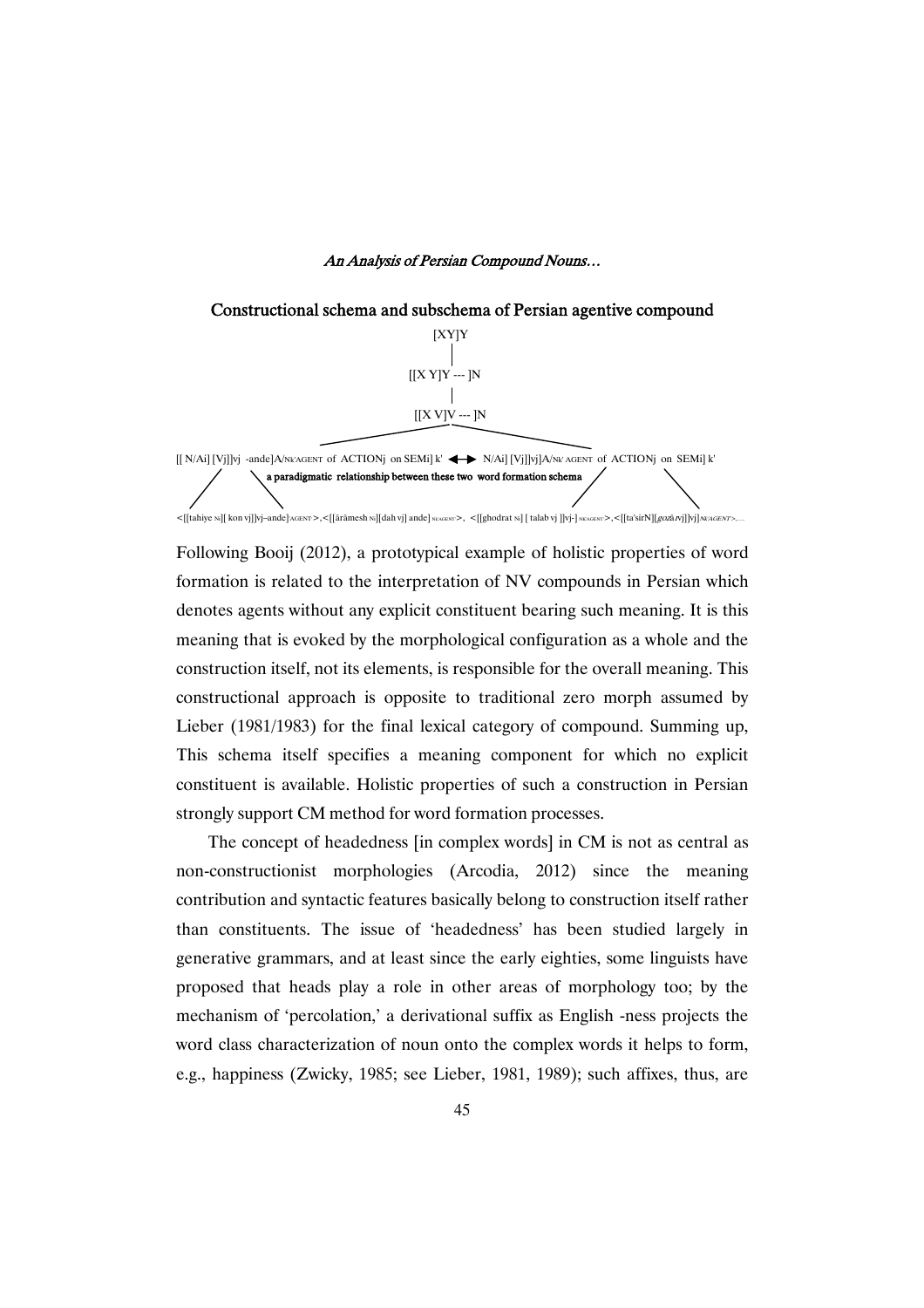said to be the head of the derived word (Arcodia 2012, p. 366). In the Persian synthetic compounds, the head is the last derivational suffix; e.g., "ande" and zero morphin terms of generative morphology. Of course, The head in many compound words like Persian primary compounds is not determined by a specific right-hand or left–hand rule because some compounds are rightheaded for instance "cheshm-pezeshk" (ophthalmologist), "dām-pezeshk" (vet), …and some others like "cheragh motale'e" (a light for studying), "cherāgh rāhnamā"<sup>2</sup> (traffic light),...are left-headed. Furthermore, the issues of the semantic head, syntactic head, morphological head which are related to the position of the head in compounds are more complicated than can be handled by a general parametric rule in Persian. In Construction morphology, Arcodia (2012, p. 382) describes the notion of "head" as follows:

"In short, in CM the notion of \_head\_ in derivation is superseded by that of construction; the inconsistencies which result from the application of the syntactic notion of head to derivation are not characteristic of an approach in which affixes are just exponents, the semantic contribution is a property of the construction and the identity or non-identity of the part of speech label of the base lexeme and of thederived word is also construction-specific. Nevertheless, the stipulation of a hierarchical lexicon allows us to capture generalizations, as well as sub-generalizations, rather than positing redundant specifications for each individual word-formation schema."

The fact that the right-hand constituent is co-indexed with the whole compound for meaning, word class, and other features is thus part of the constructional schema, and no further rule (as the right-hand Head Rule) is

<sup>&</sup>lt;sup>2</sup>The words like "cherāghmotāle'e" (a light for studying), "cherāghrahnama" (traffic light) may be originally ezafe (genitive) construction, but now, they are considered as a compound noun and a morphological construct, not a syntactic phrase.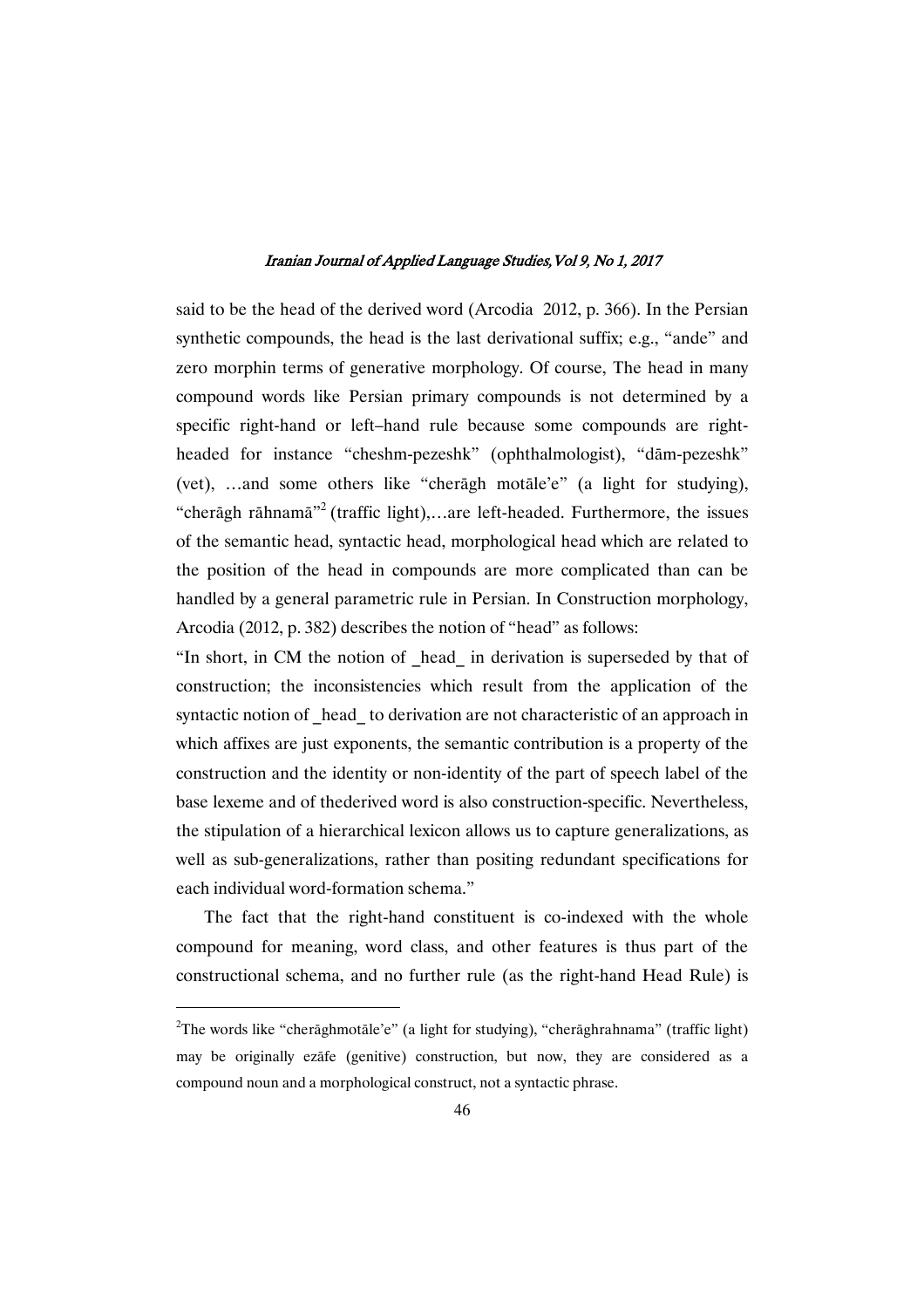needed. The ordering of schemas reflects a hierarchy: 'properties of higher nodes are percolated to lower nodes unless the lower node bears a contradictory specification for the relevant property' and it is termed 'default inheritance' (Booij, 2009, p. 206).

From the semantic point of view, the meaning of a gentivity is not present in the meaning of the constituents of a compound noun, but this is the meaning of the construction itself which mainly contributes to the concept of agentivity rather than its parts. This concept is inherited from the schema, and this holistic property ofmeaning and structure, as themost significant feature of CM, strongly provides empirical evidence for a constructionist approach to word formation issue.

The next series of endocentric compounds contain compound nouns with suffixes "i" (denoting actions, occupations and places) and "an" (denoting ceremonies):

## **Action nouns**

## C) D)

islamharāsi "Islamophobia" golrizān "a ceremony of charity" shirinipazi "cofectionary" ayenebandān "a ceremony"

forsat talabi "opportunism" hanābandān "a ceremony before wedding night" moghāvesāzi "making strong" samanupazān "a ceremony for cooking an Iranian food" leābsforushi "clothes shop" shirinikhorān "a ceremony before marriage" xoshkshuyi "laundromat" bale borān "a ceremony of engagement"

The construction of these words is as the same as the previous synthetic compounds except for their suffixes; that is , a bound compound verbal stem is the base of the derivational construction and a suffix is the fixed element of the whole construction. In the column C, the suffix is 'i', yayemasdari, denoting basically action noun, for instance, 'forsattalabi', 'islām harāsi,' ...but in some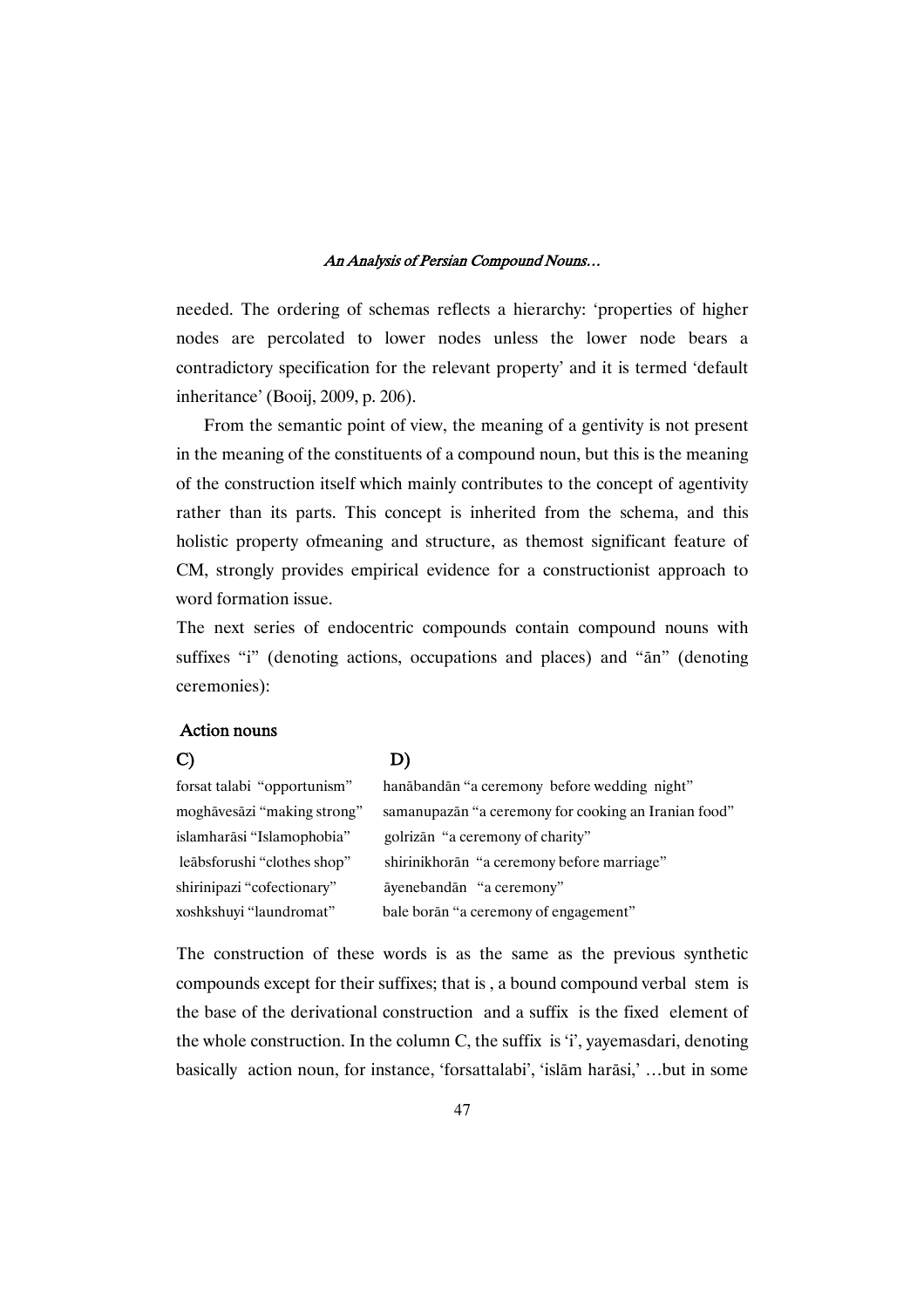cases referring to occupations/places such as 'lebas forushi' 'xoshkshuyi' and 'shirinipazi.' The main reason why we assume such a bound compound verbal stem as an intermediate construction in these compounds is that these suffixes, based on their subcategorization frames, almost always should attach a compound dverbal stem not a simple one in deriving agentives, action noun and similar cases. Besides, several productive suffixes attach this type of stem paradigmatically in order to coin many new words in Persian without the assumption of which many derivations are not possible.

The constructional schema of these nouns is depicted in the following:

## [[Ni Vj]vj-i ]NK -------[ACTION /PLACE of SEMj in relation R to SEMi ]Nk

<[[forsat]NI [talab]VJ]VJ -i ]NK-----[ACTION of SEMj in relation R to SEMi ]NK>,<[xoshk] AI[Uou VJ] ]VJ-i ]NK-----[PLACE of SEMj in relation R to SEMi ]NK>,<.........>,...

The meaning of the whole compound nouns in this construction is based on 'action or place' provoked by the holistic property of this schema.

The last group of words instantiates the following schema presenting a construction for action compound nouns conveying the meaning of ceremonies in Persian:

#### [[Ni Vj]vjān ]NK -------[ACTION of SEMj in relation R to SEMi ]Nk



 $\leq$ [[hanā]NI band] vi]vj-ān ]NK-----[ACTION of SEMj in relation R to SEMi]NK  $\geq$   $\leq$ [[samanu] NI[paz VJ]]VJ  $-\frac{\pi n}{N}$ |NK-----[ACTION of SEM<sub>i</sub> in relation R to SEMi  $|NK\rangle,$ <.........>,.......

What is really interesting here in this schema is related to the meaning of these action nouns which is not predictable from its parts, that is; neither the meaning of the noun nor the meaning of the verb and the suffix in this template conveys the concept of ceremony, this is the meaning contribution of this schema as a whole that plays the main role for determining the meaning of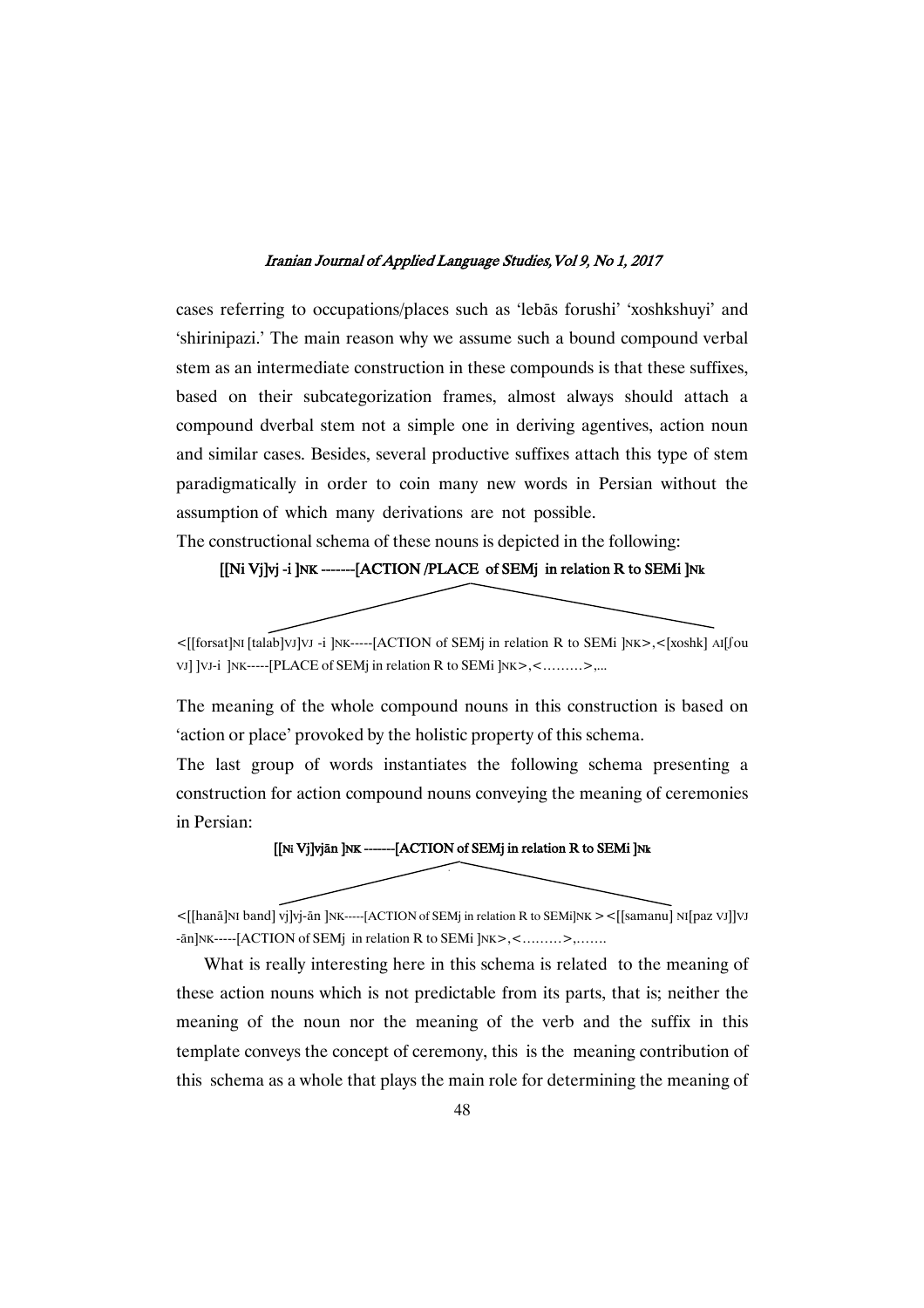ceremony unlike the Qualia structure (Johnston & Busa, 1996) in terms of which, compound nounsare analyzed and characterized as being fully predictable from their elements. This type of constructional schema strongly supports the holistic property of schemas (in CM) in Persian word formation patterns; in effect, the property of a whole construct rules over all its instances rather than the property of its constituents.

### Partially Lexically Filled Constructions

There are some endocentric compounds in Persian, one slot of which is lexically specified, that is, these compounds are dominated by constructional schemas in which at least one slot is lexically fixed, and at least one slot is open. In CM literature, they are called "constructional idioms" (Goldberg, 2003, Booij, 2012, p. 5) and in the sense of Jackendoff (2002) they are productive idiomatic patterns with both variable and lexically fixed positions. Some Persian compounds instantiate this type of schema:

#### E) F)

| ketab xāne "library"                              | kārnāme "grade sheet"           |
|---------------------------------------------------|---------------------------------|
| vozu xāne "a place for ablution"                  | qolnāme "contract"              |
| ghahvexan "cafe"                                  | ruznāme "newspaper"             |
| zur xane "a place for exercising traditional gym" | gozarnāme "passport"            |
| daru xāne "pharmacy"                              | ghat'name "resolution"          |
| sofrexane "traditional banquite hall"             | taraznāme "balance sheet"       |
| motor xāne "powerhouse"                           | pāsox nāme "answer sheet"       |
| marizxane "hospital"                              | da'vatnämeh "invitation letter" |

These words are instantiations of word formation schemas in Persian in which one slot is filled lexically, and it may have bound meaning due to its occurrence in this compound schema, but when this lexical item is used independently, it denotes a certain meaning. The general schema and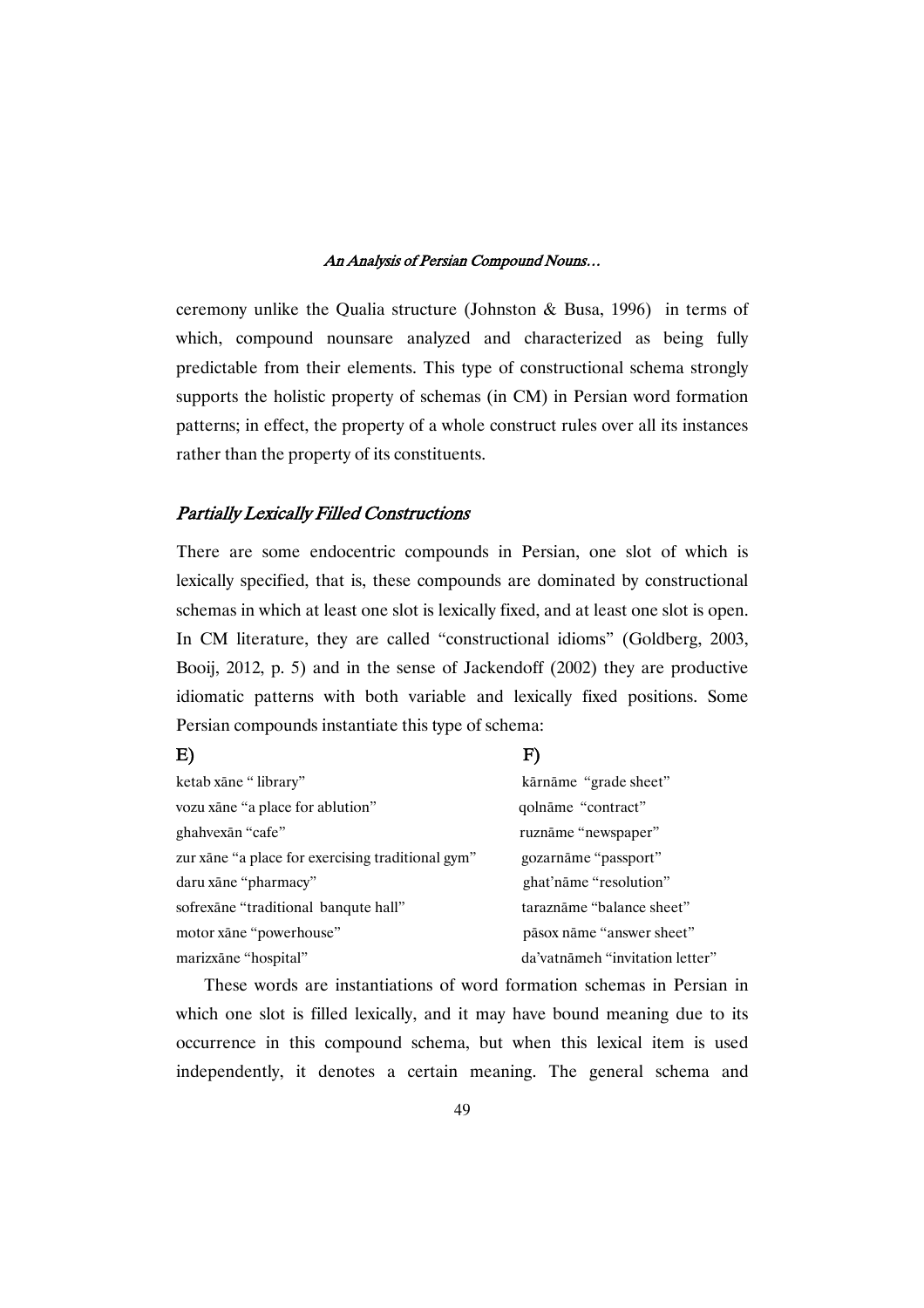subschema as dominating the words (in the Persian hierarchical lexicon) in columns E and F are respectively as follows:



<[[kār ]NI[nāme] NJ ]]NK ---[ PAPER of SEMi] K> <[[gozar ]NI[nāme] NJ ]]NK ---[PAPER of SEMi]K>,...

In these constructional idioms, the right elements, "xane" (house) and "nāme" (letter) are morphemes looking like "semi affixes/affixoids' (words with bound meanings). Affixoids are represented in schemas as items endowed with a word class because they can still be related to free lexemes in the same synchronic stage of the language, whereas affixes cannot, and thus are not seen as bearing a part of speechtag (Booij, 2010 b, p. 97). In fact, these are synchronically lexemes and denoting the above meaning in Persian, but they have a specified, richer and more restricted meanings (place and paper respectively) when used as part of a compound productively. Of course, the meaning of such affixoids is richer than their general lexical meaning due to their occurrence in these specific constructions; thus, these constructions, themselves, specify these construction-specific meanings for such elements. So, there is a type of systematic relationship between the form of these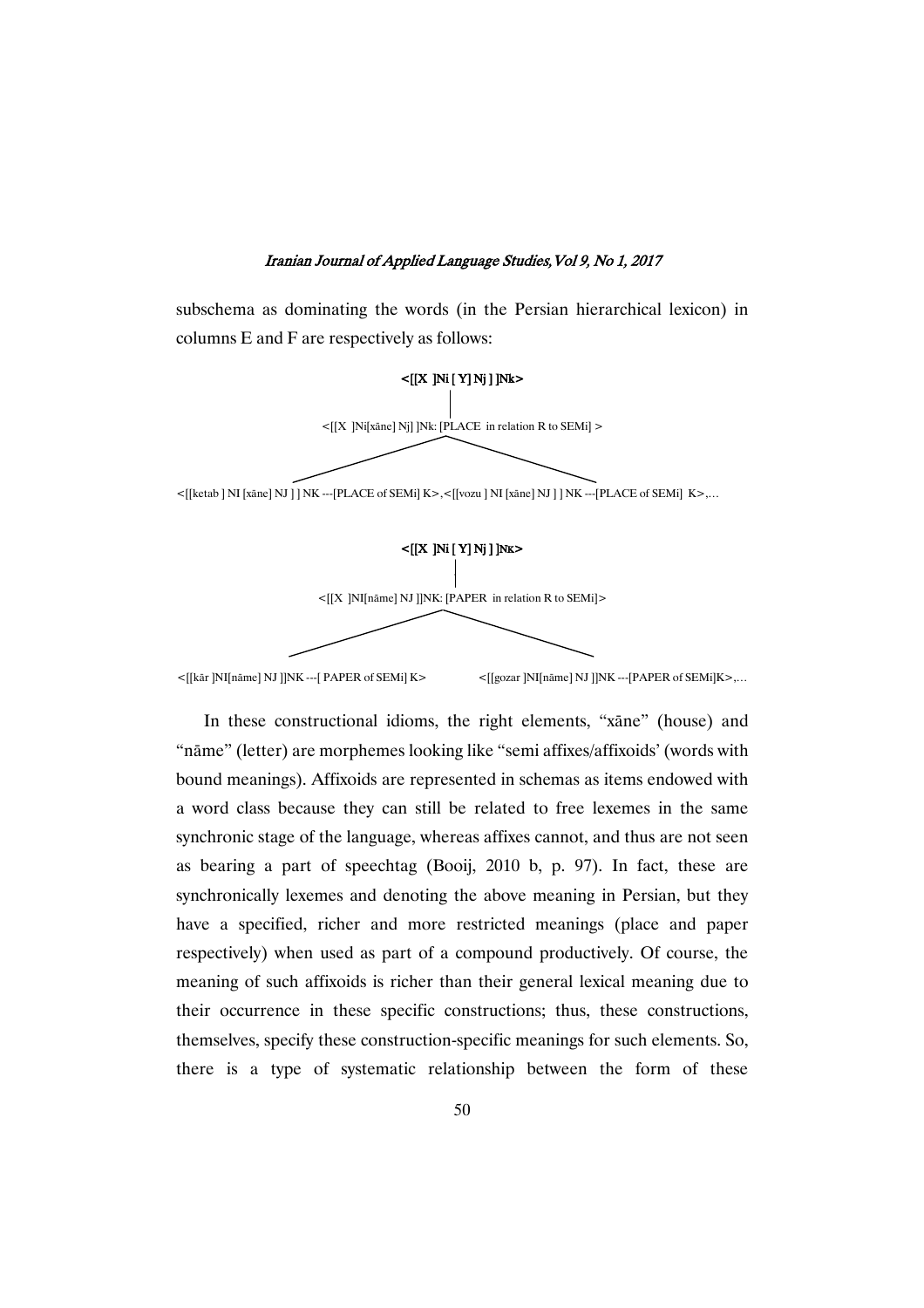constructions and their meanings which are not derivable from their individual constituents and because of this, the output of this schema is a new compound noun with the index of 'k' (NK) not a noun with the index of 'j'. Following Booij (2012), we can avoid introducing a new morphological category (that is, affixoid) for word constituents in addition to words and affixes by means of the concept of "constructional idiom", based on a consistent systematic relationship between a fixed lexical element like "xane", "name" and a specified-construction meaning in Persian. Certainly this is a linguistic fact in Persian that there are a large number of borderline cases –neither a word nor an affix – that have crucial roles in word formation patterns such as most of the present verb stems like "paz"(cook), "sāz"(build), "xor"(eat) and some simple nouns such as "xāne", "sarā"(place), "nāme", which have been moving toward bound meanings (diachronically), and these are actively taking part in various synchronic derivations and compoundings.

In order to characterize the head of these words, they are right-headed (based on Generativism); in other words, the fixed elements "xane" and "nāme" are basically considered as heads from which the category "noun" is transmitted to the whole compound. From the constructionist standpoint, the syntactic label of the head and the whole compound is the same (both of them are nouns) resulting from this fact that the information about syntactic identity of the right-hand constituent with the whole construction forms some part of the schema not that an additional rule is necessary (Arcodia, 2012).

In order to precisely clarify a semantic relationship between a part and whole structure of compound nouns, that is, how the meaning of non-head noun contributes to the semantics of the whole compound structure, we conducted an analysis on the semantics of the form  $N+x$  and a case study.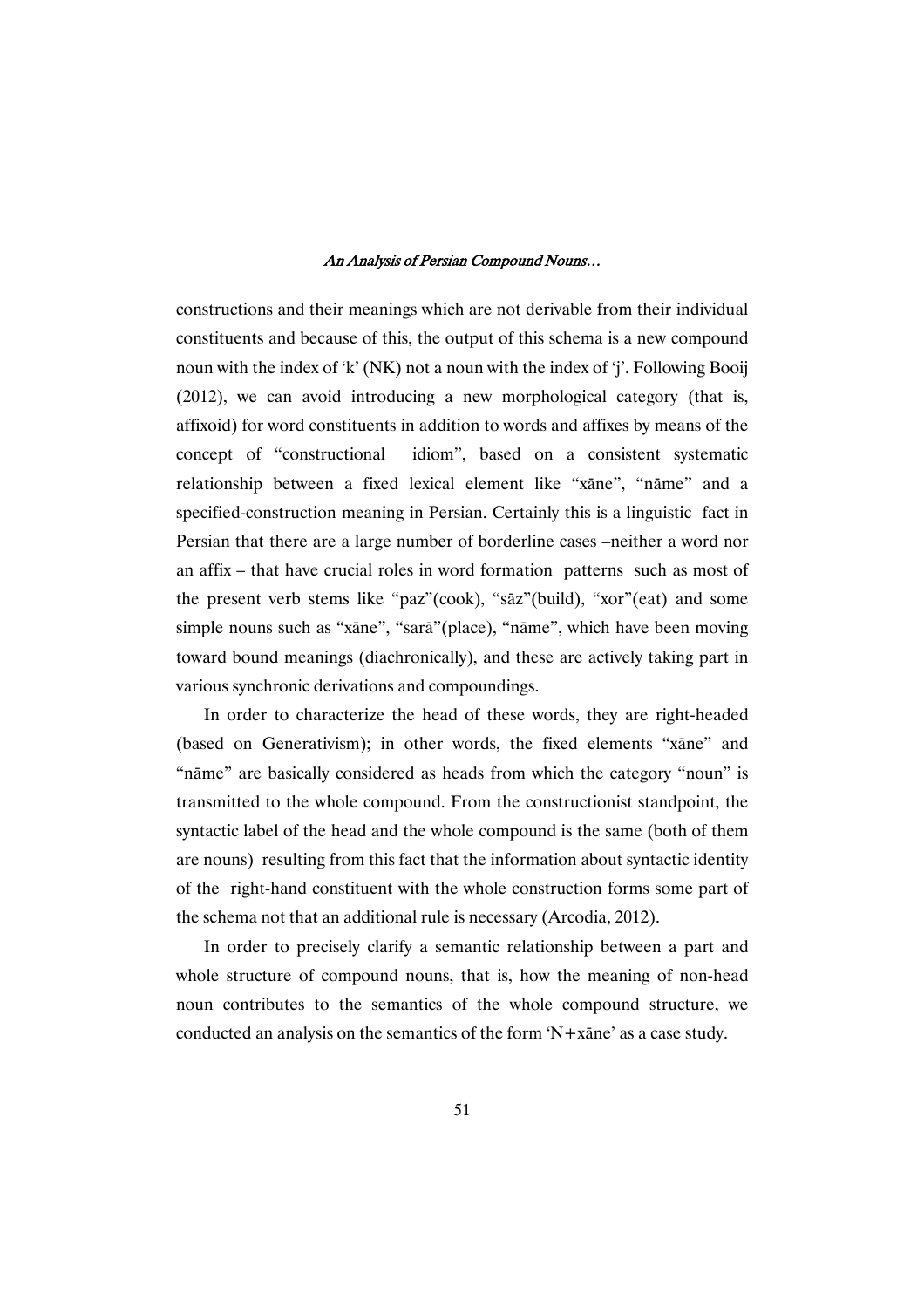We found two productive patterns recognizable as two constructions. The first one is the case in which a non-head noun refers to a CONTENT of "xane", as in 'daruxāne' (pharmacy), 'golxāne' (greenhouse) and 'motorxāne' (powerhouse). This has the highest frequency and thus is the most productive pattern that the form 'N+xane' has. A second pattern is a case in which a nonhead noun indicates an ACTION which is done in a location, as in 'vozuxane' (a place for ablution), 'kārxāne' (a place for working, factory) or 'zurxāne' (a place for exercising, traditional gym).

It is significant, however, that constructions in the sense of Langacker (2005) are not discrete categories but form a continuum, which is also true of this case. Take 'ketabxane' (library) as an example. The first element 'ketab' (book) has an intermediate status between a CONTENT and ACTION: this is ambiguous as to whether it is interpreted as a place for storing books or for reading books. More examples include 'marizxane' (hospital) and 'sarbazxane' (casern): 'marizxane' is ambiguous as to whether it is interpreted as a place for sick people to rest or a place for doing surgery and research about diseases and 'sarbāzxāne' can also be interpreted as a place for soldiers or as a place for training military skills. These compounds may be ambiguous in the sense of Langacker (2005), but they are construed intuitively as words with one general meaning by Persian native speakers.

Moreover, a constructional view of compounding enables us to account for the existence of deviated patterns rather straightforwardly. We found such a case as in 'sofrexane' (traditional banquet hall) or 'qahvexane' (café) in our analysis. 'Sofrexane' can be analyzed as a deviated instance of a CONTENT. Originally "sofrexane" indicates the place where there is "sofre" (tablecloth) in it, although 'sofrexane' can refer to a traditional place in which you can eat. Another example is "qahvexane" which indicates the place where there is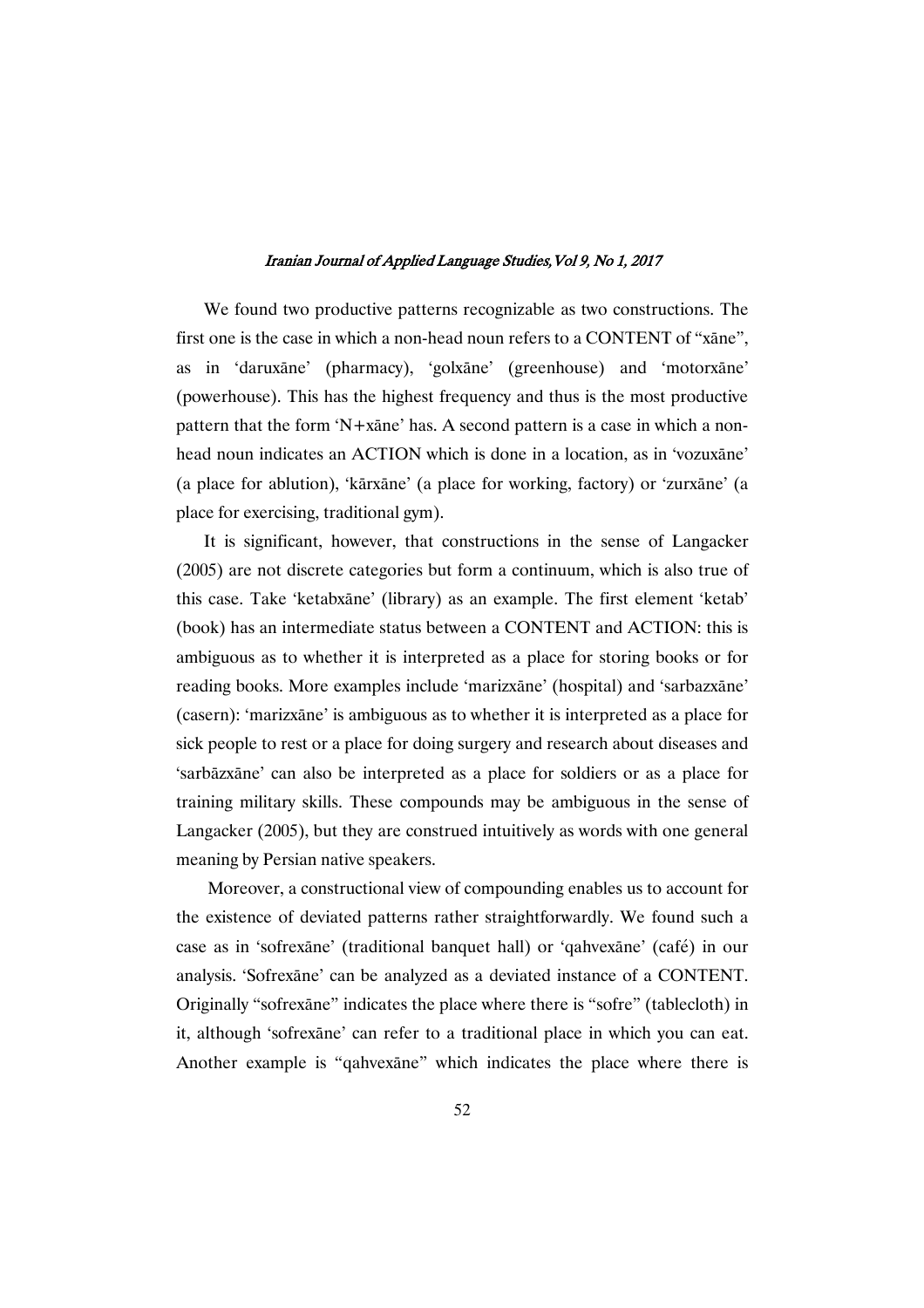"qahve" (coffee) in it, but 'qahvexane' is a place for drinking not only coffee but also tea, other kinds of drinks and even ice cream in its synchronic meaning. Words with the construction "N+n $\bar{a}$ me" are semantically referring to "documented legal papers" in relation to the semantics of the left constituents of the compound.

There is a hyponymyas "a kind of" relationship or "meaning inclusion" (Yule, 2010, p. 119) between the right element(head) and the left element; for example, "qolnāme" is a kind of legal official paper in a contract/transaction, "ruz nāme" is a kind of official printed paper containing news, advertisements, and so on. Hence, all the instances of this productive schema of word formation in Persian denote a kind of legal/official paper resulting from the semantic property of this construction as a whole not the meaning of the lexeme "name" (letter) by itself. In sum, the meaning of such so-called affixoids is developed from these types of word formation schemas in Persian.

The next category to be discussed is that of exocentric compounds.

### **Exocentric Compounds**

Exocentric compounds are a subset of compounds whose lexical category or meaning are not determinable from the head (Aronoff & Fudeman, 2005, p. 108). As for exocentric compounds, the fact that the meaning and features of the whole word are not predictable just by resorting to information encoded in the constituent morphemes is not problematic in CM since non-compositional aspects may all be specified in the construction. For instance, Italian has a productive class of verb-noun compounds denoting tools oragents performing a certain action on a patient (semantic role), such as "lavapiatti" dishwasher (either person or appliance) neither constituent seems to be the head (Arcodia, 2012, p. 386).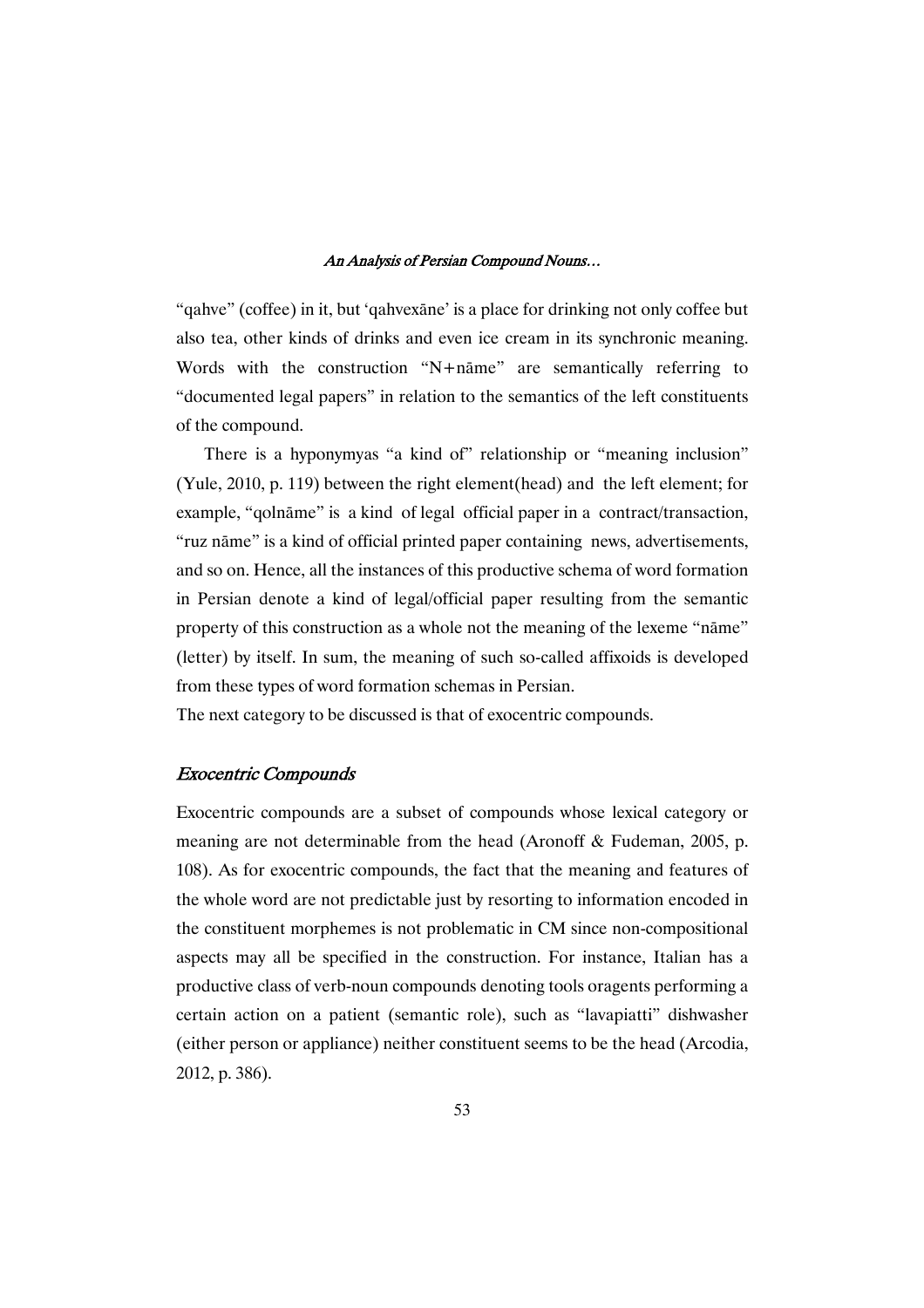A constructional approach to the analysis of Exocentric compounds may account for the existence of these deviated patterns rather straightforwardly. Since the construction category and meaning property of this type of compound cannot be predicted from its parts, we should appeal to morphological approaches which apply holistic methods in their analysis. Here there are some instances:

## G)

| siyah sorfe "pertussis"      | jib bor "thief"             |
|------------------------------|-----------------------------|
| <i>naxon xoshk</i> "scrooge" | delxor "annoyed"            |
| deltang "depressed"          | dandängir "valuable"        |
| torshru "bad-tempered"       | cheshmsefid "stubborn"      |
| kallepuk "foolish"           | sarzendelively, "energetic" |
| kolahbardār "swindler"       | ābnabāt "candy"             |
| ābzirkah "sly, cunning"      | rowshandel "blind"          |

As it is observed neither of the constituents in these compounds is the syntactic or semantic head and their category is not predictable from their components. Indeed, there are no syntactic and semantic relationships such as headedness, argument-predicate, hyponymy and else between the components of these compounds. So what can determine their meaning and syntactic/morphological specifications?

These exocentric compounds are not compositional, so they are represented as specific constructions with a fixed meaning. The following general schema represents this fixed relationship between a formal structure and a consistently fixed meaning. All existing exocentric constructs including the above data are dominated by this schema: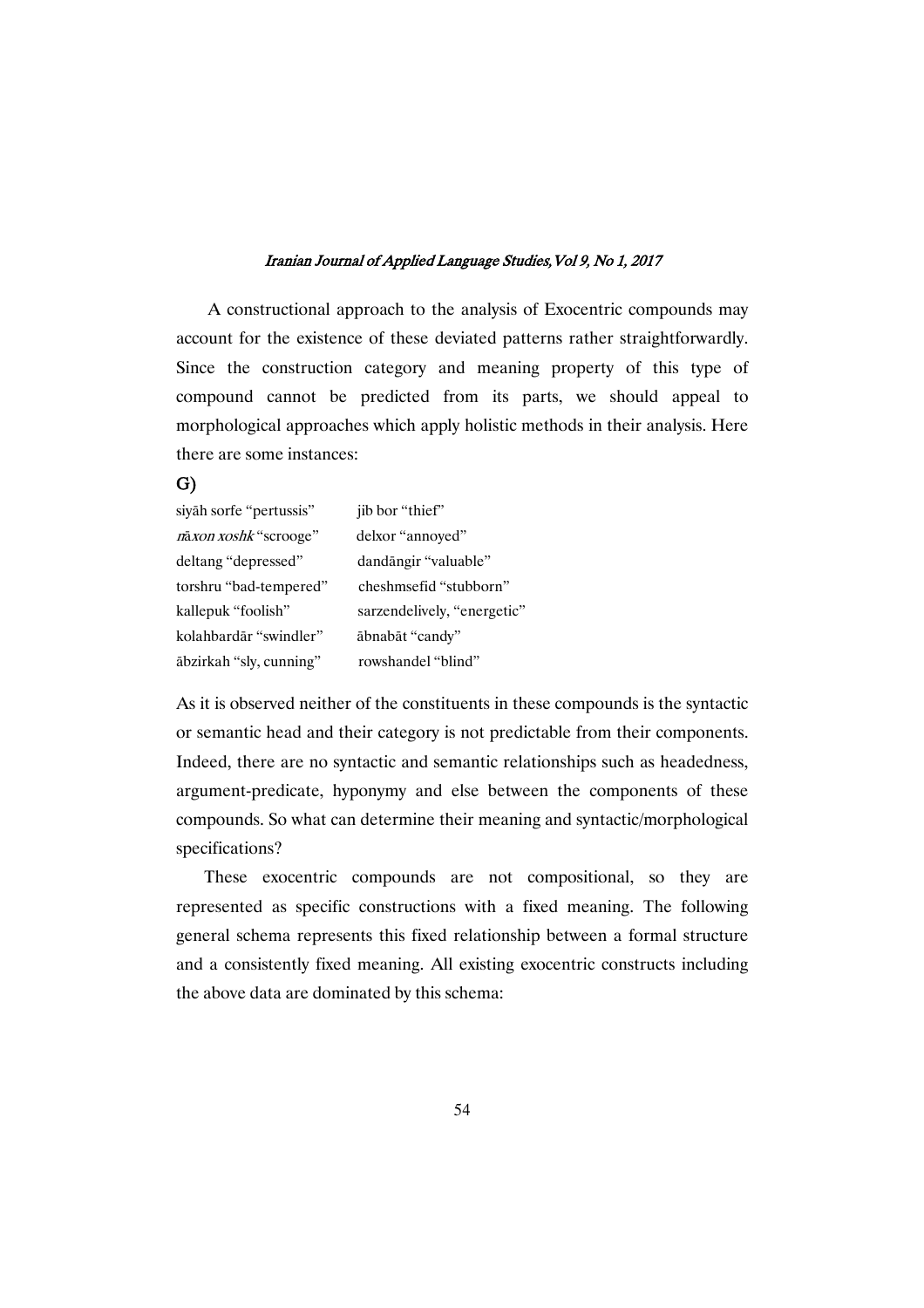

As it is obvious the whole meaning and category of these compounds are not retrievable from their elements, that is a unitary lexicalized meaning matching up every exocentric compounds, for instance, the word 'siyah sorfe' doesnot mean "black cough" but referring to a certain disease which is accompanied by coughing, or the word 'nāxon xoshk' conveys a person who hates spending money, without any connection with its components 'naxon' (nail) and 'xoshk' (dry). Take other examples such as 'sarzende' (lively/energetic) does not have a compositional meaning of sar (head) and 'zendeh' (living), 'kolah bardār'(swindler) neither 'kolah'(hat) nor 'bardār' (take) is implied in the idiomatic meaning of the word and finally the meaning of 'rowshandel' is a blind person not 'rowshan' (light) and 'del' (heart). All of these instances are adjectives, that is, the category "adjective" is the syntactic property of the whole construction which is determining the final category of the word. Although in some cases, one element may be an adjective, it does not have any role in the total category of the word. To sum up, the syntactic feature and semantic content of every exocentric compound belong to its specific construction which permanently links a fixed form to a fixed meaning regardless of the internal structure and meaning contribution of its constituents. This holistic property of exocentric compounds provides strong empirical support for Construction Grammar.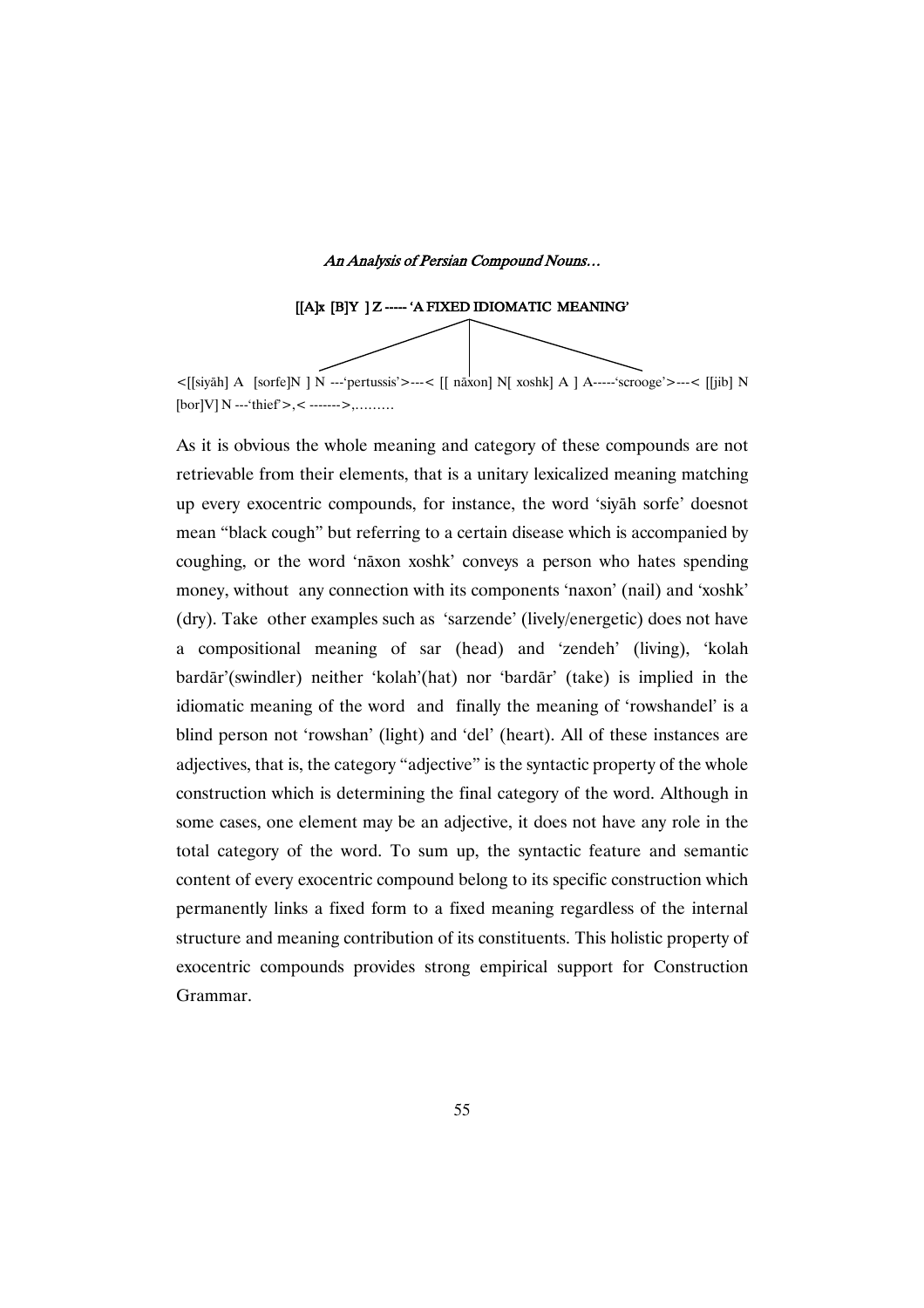# 3. Conclusion

The basic notions of construction morphology can be used to explain some productive word formation phenomenon like different types of compounding in Persian. The idea of a hierarchical lexicon, general word formation schemas and their instantiations, intermediate levels between the concrete individual words and the abstract word formation schema serve to make generalizations about subsets of complex words in Persian. In addition, this approach provides the adequate means for an insightful account of the paradigmatic dimension of word formation.

In this paper, we tried to present some pieces of morphological and semantic evidence for applicability of the constructionist approach to morphology in the area of Persian morphology, especially in compounding. What is especially noticeable in CM is related to its unitary approach to handling different types of compounds. Furthermore, issues like the existence of a systematic relationship between form and meaning of every compound, syntactic property, semantic content, headedness and all characteristics of different kinds of compounds are basically captured in the notion of 'construction' as a unitary concept. This model allows us to account both for broader generalizations and also for sub-regularities in sets of words sharing an analogous structure and/or a common constituent. By means of abstract morphological schemas and subschemas generalizing over their lexical instantiations which, in general, inherit their properties from them in the lexicon, the idea of a hierarchical lexicon is reinforced and confirmed, and according to Booij (2012), the lexicon becomes a 'construction.'

The existence of constructional schemas viewed holistically in a grammatical model increases the degree of generality and economy in word formation phenomena and also provides more insightful account of the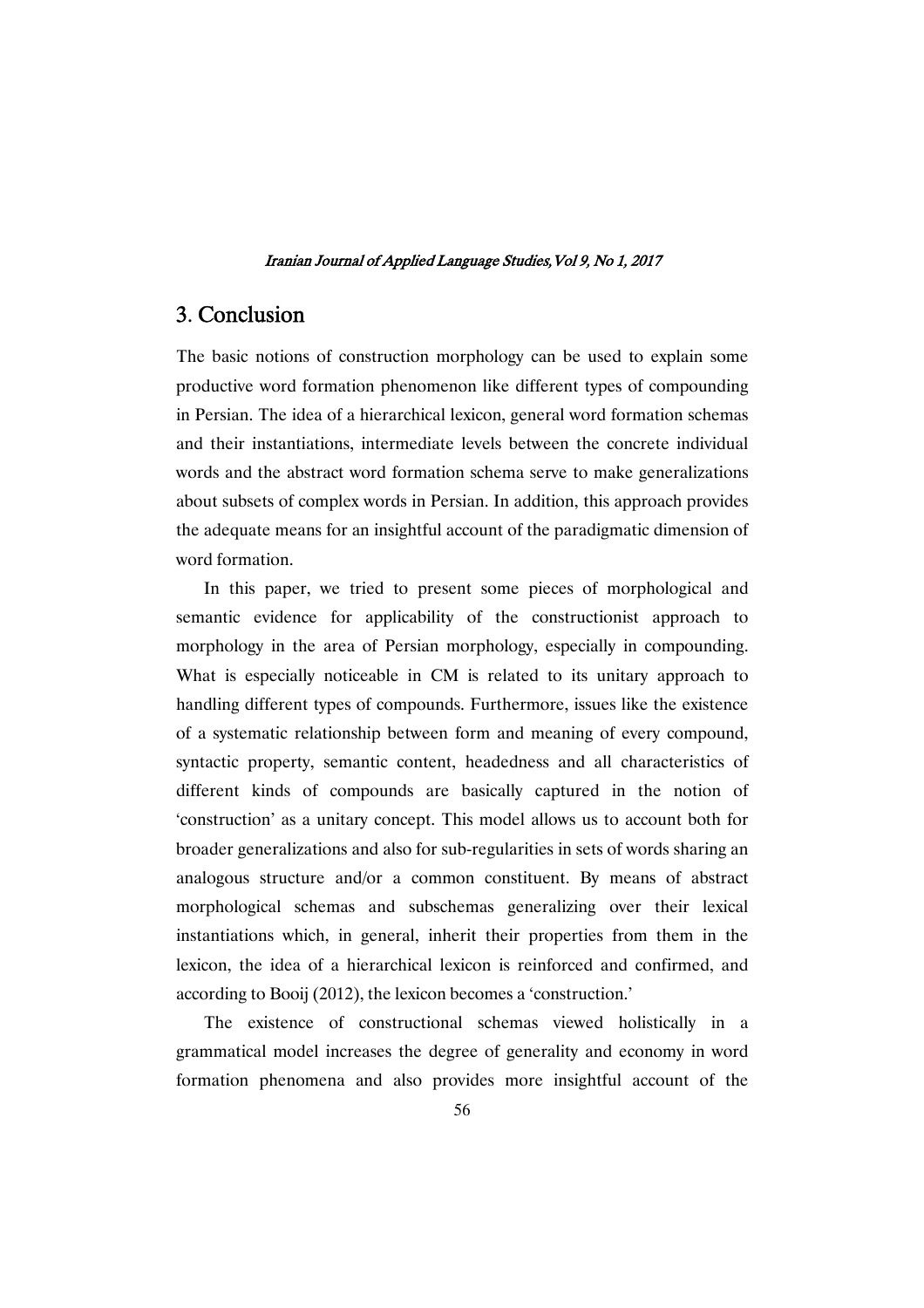important notions such as compounding as a constructional schema, conflation of schemas, paradigmatic relationships of schemas and systematic correspondence between form and meaning of a compound than nonconstructionist models, since in reality morphological, syntactic and semantic information of a compound is much bigger than its individual components .

# References

Anderson, S. R. (1992). A-morphus Morphology. Cambridge, Cambridge University Press.

- Arcodia, G. F. (2012). Constructions and Headedness in Derivation and Compounding. Morphology, 22, 365–397.
- Aronoff, M. (1994). Morphology by itself: Stems and inflectional classes. Cambridge, Massachusetts, the MIT Press.
- Aronoff, M., & Kirsten, F. (2005). What is morphology? USA. Blackwell Publishing.
- Booij, G. (2005). The Grammar of words. Oxford University Press.
- Booij, G. (2007). Construction morphology and the lexicon. In F. Montermini, G. Boy, N. Hathout (Eds.). Selected proceedings of the 5th Decembrettes. Morphology in Toulouse (pp. 34-44). Somerville MA.: Cascadilla Press.
- Booij, G. (2009). Construction morphology and compounding. In R. Lieber & P. Stekauer, The Oxford Handbook of Compounding (pp. 201-216). Oxford: Oxford University Press.
- Booij, G. (2010a). Construction morphology. Oxford: Oxford University Press.
- Booij, G. (2010b). Compound construction: Schemas or analogy? In S. Scalise & I. Vogel (Eds.), Cross disciplinary issues in compounding (pp. 93-108). Amsterdam: John Benjamins.
- Booij, G. (2012). Word Formation in Construction Grammar. To appear in Peter O. Muller, I. Ohnheiser, S. Olsen & F. Rainer (Eds.) Word Formation: An International handbook of the Languages of Europe. Berlin: De Gruyter.
- Goldberg, Adel E. (2003). Constructions: A New Theoretical Approach to Language. Trends in Cognitive Sciences, 7, 5, May 2003.
- Jackendoff , R. (2002). Foundations of Language. Oxford University Press.